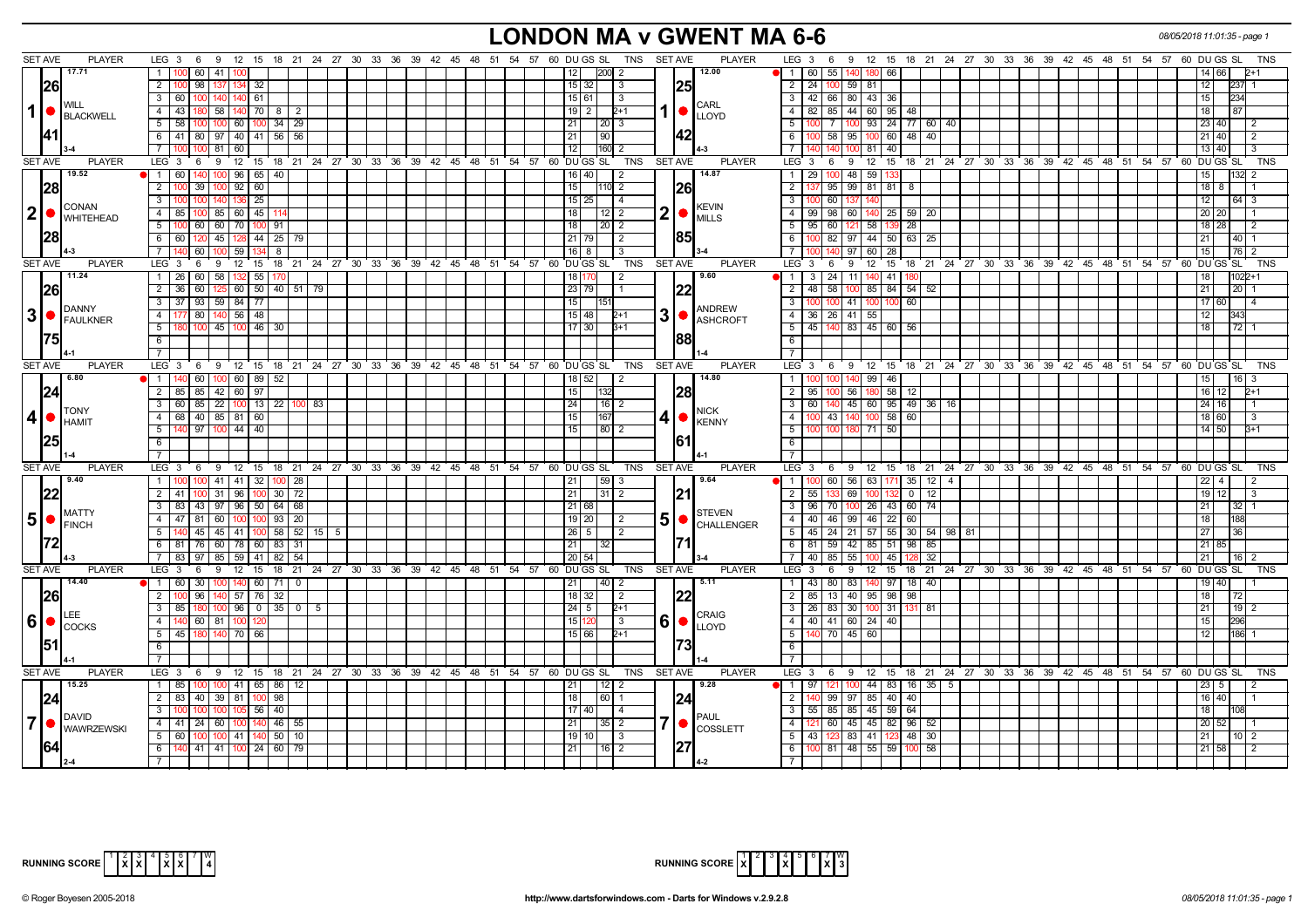# **LONDON MA v GWENT MA 6-6** *08/05/2018 11:01:44 - page 2*

|            | <b>SET AVE</b> | <b>PLAYER</b>                   | LEG $3 \quad 6$                                           |                          | - 9                    |                           |                 |     |                             |                               |  |    |          |  | 12 15 18 21 24 27 30 33 36 39 42 45 48 51 54 57 60 DUGS SL TNS SETAVE          |            |                | <b>PLAYER</b>               | LEG $3 \quad 6$                                                          |                | - 9                           |           |                                                     |              |  |  |  | 12 15 18 21 24 27 30 33 36 39 42 45 48 51 54 57 60 DUGS SL |  |             |                |                              | TNS        |
|------------|----------------|---------------------------------|-----------------------------------------------------------|--------------------------|------------------------|---------------------------|-----------------|-----|-----------------------------|-------------------------------|--|----|----------|--|--------------------------------------------------------------------------------|------------|----------------|-----------------------------|--------------------------------------------------------------------------|----------------|-------------------------------|-----------|-----------------------------------------------------|--------------|--|--|--|------------------------------------------------------------|--|-------------|----------------|------------------------------|------------|
|            |                | 11.50                           |                                                           |                          | 100                    | 60   95   26   1   23     |                 |     |                             |                               |  |    |          |  | 21<br>16   2+1                                                                 |            |                | 15.02                       |                                                                          | 100  121  26   |                               |           | 140 24 38 52                                        |              |  |  |  |                                                            |  | 21   52     |                | - 3                          |            |
|            | 24             |                                 | 2                                                         |                          | $\overline{44}$<br>100 |                           | 58   58   86    |     |                             |                               |  |    |          |  | 18<br> 20 2                                                                    |            | 25             |                             | $\overline{2}$                                                           | 60 60 81       |                               |           | $145$ 60 95 100                                     |              |  |  |  |                                                            |  | 20          |                |                              |            |
|            |                |                                 | 3 96 121 180 80 12 12                                     |                          |                        |                           |                 |     |                             |                               |  |    |          |  | $16$   12<br>$2+1$                                                             |            |                |                             | 3 I                                                                      |                | 60   41   95   47   140       |           |                                                     |              |  |  |  |                                                            |  | l 15 l      |                | 118 1                        |            |
| 8          |                | <b>MICHAEL</b>                  | $\overline{4}$                                            | $-99$<br>92 <sup>1</sup> |                        | $100$ 60 $40$             |                 |     |                             |                               |  |    |          |  | 15<br>$1110$ 1                                                                 |            |                | $8 \cdot \cdot \cdot$       | $\overline{4}$                                                           | 45   140       | 137                           | 139 20 20 |                                                     |              |  |  |  |                                                            |  | 18 20       |                |                              |            |
|            |                | POWER                           | 5                                                         | 85                       |                        |                           |                 |     | 55   57   40   49   41   40 |                               |  |    |          |  | 24 40                                                                          |            |                |                             | 5<br>85                                                                  | 60             | 140                           | 60 100    | $46$ 6                                              |              |  |  |  |                                                            |  | l 21        |                | 412                          |            |
|            | 1641           |                                 | 6 45 41 100 95 60 60                                      |                          |                        |                           |                 |     |                             |                               |  |    |          |  | 18 <br>$ 100 $ 1                                                               |            | 1081           |                             | 6 I                                                                      |                | 36 60 140 95 105 45 20        |           |                                                     |              |  |  |  |                                                            |  | 20 20       |                | $\frac{1}{2}$                |            |
|            |                |                                 |                                                           |                          |                        |                           |                 |     |                             |                               |  |    |          |  |                                                                                |            |                |                             |                                                                          |                |                               |           |                                                     |              |  |  |  |                                                            |  |             |                |                              |            |
|            | <b>SET AVE</b> | <b>PLAYER</b>                   |                                                           |                          |                        |                           |                 |     |                             |                               |  |    |          |  | LEG 3 6 9 12 15 18 21 24 27 30 33 36 39 42 45 48 51 54 57 60 DUGS SL           | TNS        | <b>SET AVE</b> | <b>PLAYER</b>               | LEG 3 6 9 12 15 18 21 24 27 30 33 36 39 42 45 48 51 54 57 60 DUGS SL TNS |                |                               |           |                                                     |              |  |  |  |                                                            |  |             |                |                              |            |
|            |                | 11.44                           |                                                           | 17<br>40 <sup>1</sup>    | 60 l                   |                           | 40   83         |     | $100$ 62 59 40              |                               |  |    |          |  | 25 40                                                                          |            |                | 18.68                       | $\overline{1}$<br>60 l                                                   |                | 5 70                          |           | 79 45 86 18 0 14                                    |              |  |  |  |                                                            |  | l 27        | $\overline{4}$ |                              |            |
|            | 23             |                                 | $\overline{2}$                                            | 60<br>45                 |                        | 40 97 177 36 46           |                 |     |                             |                               |  |    |          |  | 20 46 <br>l1+1                                                                 |            | 25             |                             | $\overline{2}$                                                           | 65 40 60       |                               | 100 180   | $\overline{0}$                                      |              |  |  |  |                                                            |  | 18          |                | $562+1$                      |            |
|            |                |                                 | 3                                                         | 48                       | 95<br>100              |                           |                 |     |                             |                               |  |    |          |  | 12<br>11371 2                                                                  |            |                |                             | 3                                                                        | 85             | 100                           | 40 96     |                                                     |              |  |  |  |                                                            |  | 15   96     |                | $2+1$                        |            |
| 9 ●        |                | <b>INICKY</b><br><b>ITURNER</b> | $\overline{4}$                                            | 25<br>100                |                        | 140 60 45 25 106          |                 |     |                             |                               |  |    |          |  | 21 106<br>-3                                                                   |            | 9              | <b>JESSE</b><br><b>HEAL</b> | $\overline{4}$                                                           | 45 60          |                               | 39 59 44  |                                                     |              |  |  |  |                                                            |  | l 18        |                | 120 1                        |            |
|            |                |                                 | 5 40 81 21 100 45                                         |                          |                        |                           |                 |     |                             |                               |  |    |          |  | 15<br> 214  1                                                                  |            |                |                             | 5                                                                        | 9 81 55        |                               | 100 49 36 |                                                     |              |  |  |  |                                                            |  | 16 36       |                | $2+1$                        |            |
|            | 113            |                                 | 6                                                         | 100 97                   | 55                     | 87                        |                 |     |                             |                               |  |    |          |  | 12 <br>162 1                                                                   |            | 102            |                             | 6<br>57                                                                  |                | 180                           |           |                                                     |              |  |  |  |                                                            |  | l 12 l      |                | $B+1$                        |            |
|            |                |                                 | 7 42                                                      |                          |                        | 100 97 56 84 38           |                 |     | 44   30                     |                               |  |    |          |  | 24<br>10   1                                                                   |            |                |                             | -7 I                                                                     | 45   125       | 64 I                          |           | $\overline{\phantom{0}}$ 0 $\overline{\phantom{0}}$ | 35   16   16 |  |  |  |                                                            |  | 27116       |                |                              |            |
|            | <b>SET AVE</b> | <b>PLAYER</b>                   | LEG 3                                                     | - 6                      |                        | 12                        | 15              |     |                             | 18 21 24 27 30 33 36 39 42 45 |  | 48 | 51 54 57 |  | 60 DU GS SL                                                                    | TNS        | <b>SET AVE</b> | <b>PLAYER</b>               | LEG 3                                                                    | - 6            | -9                            | 12 15     |                                                     |              |  |  |  | 18 21 24 27 30 33 36 39 42 45 48 51 54 57                  |  | 60 DU GS SL |                |                              | TNS        |
|            |                | 18.33                           |                                                           | 60<br>l 60.              | 66                     | 43 I                      |                 |     |                             |                               |  |    |          |  | 20 <br>72                                                                      |            |                | 19.56                       |                                                                          |                | 41                            | 45 I      | 95                                                  |              |  |  |  |                                                            |  |             |                | 20 I                         |            |
|            | 28             |                                 | 2                                                         | 58 58                    |                        | $100$ 92 46 81            |                 |     |                             |                               |  |    |          |  | 18 <br>166   1                                                                 |            | 27             |                             | 2                                                                        |                | $-43$                         |           | 58 100 80 20                                        |              |  |  |  |                                                            |  | 20 20       |                |                              |            |
|            |                |                                 | 3                                                         | 45 60                    |                        | $100$ $100$ 81 95         |                 |     |                             |                               |  |    |          |  | 18<br>$\sqrt{20}$ 2                                                            |            |                |                             | $\overline{3}$<br>46 I                                                   |                | 100 140 57 82 76              |           |                                                     |              |  |  |  |                                                            |  | 18 76       |                |                              |            |
| hd•        |                | ∥WAYNE                          | $\overline{4}$                                            | 25                       |                        | 140 95                    | 109             |     |                             |                               |  |    |          |  | 15<br> 32 3                                                                    |            | <b>∣0∣•</b>    | <b>NATHAN</b><br>PERRY      | $\overline{4}$                                                           | -60 I          | 140                           | 140 22    | 16                                                  |              |  |  |  |                                                            |  | 16   16     |                | <b>13</b>                    |            |
|            |                | <b>BROWN</b>                    | $5 \mid 57 \mid 140 \mid$                                 |                          |                        | 140 96 52 16              |                 |     |                             |                               |  |    |          |  | 16 16 <br>$\overline{2}$                                                       |            |                |                             | $5-1$                                                                    |                | 95 83 57 59 133               |           |                                                     |              |  |  |  |                                                            |  | l 15 l      |                | $74 \mid 1$                  |            |
|            |                |                                 | 6 80 42                                                   |                          |                        | 1341 1301                 |                 |     |                             |                               |  |    |          |  | 15 11<br>3                                                                     |            | 150            |                             | 6                                                                        |                | 180 100 59 58 48              |           |                                                     |              |  |  |  |                                                            |  | l 15        |                | $562+1$                      |            |
|            |                |                                 |                                                           | 45<br>48                 |                        | 43                        | 145             | 30  | -10                         |                               |  |    |          |  | 19 10<br>$_{2+1}$                                                              |            |                |                             | $\overline{7}$                                                           | 45             | 100                           | 60        | 39                                                  |              |  |  |  |                                                            |  |             |                | 57 <sup>2</sup>              |            |
|            | <b>SET AVE</b> | <b>PLAYER</b>                   | LEG <sub>3</sub>                                          | -6                       |                        | 12                        | 15              | 18  | 21                          |                               |  |    |          |  | 24 27 30 33 36 39 42 45 48 51 54 57 60 DUGS SL                                 | <b>TNS</b> | <b>SET AVE</b> | <b>PLAYER</b>               | LEG <sup>®</sup>                                                         | -6             | 12<br>-9                      |           |                                                     |              |  |  |  | 15 18 21 24 27 30 33 36 39 42 45 48 51 54 57               |  | 60 DU GS SL |                |                              | TNS        |
|            |                | 13.06                           |                                                           | l 40                     | 100                    | 41   60                   | 140 I           | 120 |                             |                               |  |    |          |  | 18   120                                                                       |            |                | 9.14                        |                                                                          | 55             | 100                           | 60 28     | 134                                                 |              |  |  |  |                                                            |  | l 18 l      |                | $24 \overline{\phantom{0}}3$ |            |
|            | 25             |                                 | 2                                                         |                          | 21<br>140              |                           | $ 100 $ 45   95 |     |                             |                               |  |    |          |  | $17$ 95<br>3                                                                   |            |                | 22                          | $\overline{2}$                                                           |                | 22                            | 68 79     |                                                     |              |  |  |  |                                                            |  | l 15 l      |                | $132$ 2                      |            |
|            |                |                                 | $\mathbf{3}$                                              | 125 43                   |                        | $100$ 50 $\frac{1}{2}$ 82 |                 |     |                             |                               |  |    |          |  | 15<br>$ 101 $ 2                                                                |            |                |                             | 3 <sup>1</sup>                                                           |                | 55   140   140   80   70   16 |           |                                                     |              |  |  |  |                                                            |  | 16 16       |                | $\frac{1}{2}$                |            |
| <b>11●</b> |                | <b>GRAHAM</b>                   | 4   85   60   100   43   40   101   72                    |                          |                        |                           |                 |     |                             |                               |  |    |          |  | $21$ 72<br>$\frac{1}{2}$                                                       |            |                | <b>PATRICK</b>              | 4                                                                        |                | 20   80   60   45   45   25   |           |                                                     |              |  |  |  |                                                            |  | l 18        | 226            |                              |            |
|            |                | <b>RACKSTRAW</b>                | $5 \mid 85 \mid 60 \mid 41 \mid 97 \mid 180 \mid 22 \mid$ |                          |                        |                           |                 |     | l 8 I<br>- 8                |                               |  |    |          |  | 22 8<br>$h+1$                                                                  |            |                | <b>ADOLESCU</b>             | 5                                                                        | $28$   29   55 |                               |           | 100 60 55 81 45                                     |              |  |  |  |                                                            |  | 24          |                | $48$   1                     |            |
|            | <b>1851</b>    |                                 | 6                                                         |                          |                        |                           |                 |     |                             |                               |  |    |          |  |                                                                                |            | 1801           |                             | 6                                                                        |                |                               |           |                                                     |              |  |  |  |                                                            |  |             |                |                              |            |
|            |                | II 4.1                          |                                                           |                          |                        |                           |                 |     |                             |                               |  |    |          |  |                                                                                |            |                |                             |                                                                          |                |                               |           |                                                     |              |  |  |  |                                                            |  |             |                |                              |            |
|            | <b>SET AVE</b> | <b>PLAYER</b>                   | $LEG_3$                                                   | $6^{\circ}$              | 9                      |                           |                 |     |                             |                               |  |    |          |  | 12 15 18 21 24 27 30 33 36 39 42 45 48 51 54 57 60 DUGS SL                     | TNS        | <b>SET AVE</b> | <b>PLAYER</b>               | LEG <sup>3</sup>                                                         | 6              | <b>9</b>                      |           |                                                     |              |  |  |  | 12 15 18 21 24 27 30 33 36 39 42 45 48 51 54 57 60 DUGS SL |  |             |                |                              | <b>TNS</b> |
|            |                | 10.96                           |                                                           | 45                       |                        | 41                        | 105 I           | 54  | $862$                       |                               |  |    |          |  | $25 \mid 2$                                                                    |            |                | 12.58                       | 85                                                                       | 40             | 45                            | 100 59    | 60   40   0                                         |              |  |  |  |                                                            |  | 24          | 721            |                              |            |
|            | 122            |                                 | 2                                                         | 60<br>60                 |                        | 60   100   41             |                 | 100 | 40                          |                               |  |    |          |  | 21<br> 40 2                                                                    |            | 24             |                             | $\overline{2}$<br>60 <sub>1</sub>                                        |                | 140 60 45 55 90 43 8          |           |                                                     |              |  |  |  |                                                            |  | 22          |                |                              |            |
|            |                |                                 | 3                                                         | 60                       | 22                     | 24                        | 68              |     |                             |                               |  |    |          |  | 15<br>206 1                                                                    |            |                |                             | 3                                                                        |                | 83<br>60                      |           |                                                     |              |  |  |  |                                                            |  |             |                |                              |            |
| 12∣        |                | RICHARD                         | 4   41                                                    |                          | 43 60                  |                           | $180$ 43        |     | $\mathbf 0$                 |                               |  |    |          |  | 21<br>$242+1$                                                                  |            | l2 ●           | SAM                         | $\overline{4}$<br>25                                                     | l 60 I         | 140                           |           | $100 \t60 \t98 \t9 \t9$                             |              |  |  |  |                                                            |  | 23          |                |                              |            |
|            |                | <b>RYAN</b>                     | 5   140   60   81   55   95                               |                          |                        |                           |                 |     |                             |                               |  |    |          |  | 15<br>$\begin{array}{c c c c c c c c c} \hline & 70 & 1 \\ \hline \end{array}$ |            |                | <b>CANKETT</b>              | 5 <sup>1</sup>                                                           |                | 180 100 140 48 33             |           |                                                     |              |  |  |  |                                                            |  | 14   33     |                | $3+1$                        |            |
|            |                |                                 |                                                           |                          |                        |                           |                 |     |                             |                               |  |    |          |  |                                                                                |            | 83             |                             | 6                                                                        |                |                               |           |                                                     |              |  |  |  |                                                            |  |             |                |                              |            |
|            |                |                                 |                                                           |                          |                        |                           |                 |     |                             |                               |  |    |          |  |                                                                                |            |                |                             |                                                                          |                |                               |           |                                                     |              |  |  |  |                                                            |  |             |                |                              |            |
|            |                |                                 |                                                           |                          |                        |                           |                 |     |                             |                               |  |    |          |  |                                                                                |            |                |                             |                                                                          |                |                               |           |                                                     |              |  |  |  |                                                            |  |             |                |                              |            |

| <b>OP</b>            | 128.28                                     | l OP                 | Nick Kenny 28.61                     |
|----------------------|--------------------------------------------|----------------------|--------------------------------------|
| <b>RUNNING SCORE</b> | ا 10∥12∥ W ⊑<br>`lžIži<br>. IžlžL<br>IXIXI | <b>RUNNING SCORE</b> | $\frac{11}{12}$ $\frac{12}{6}$<br>1x |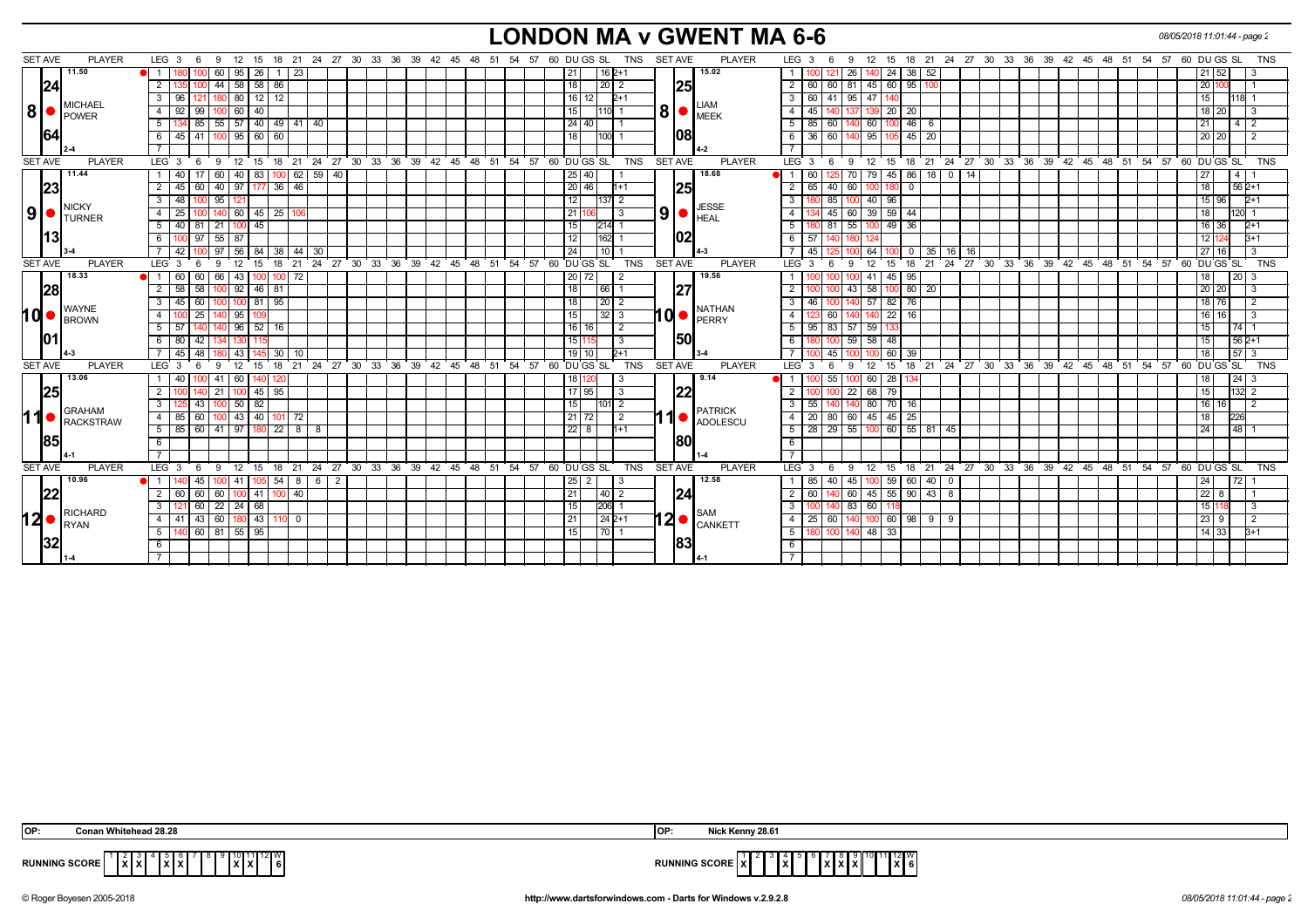# **LONDON MA v GWENT MA 6-6** *08/05/2018 11:01:51 - page 3*

| <b>LONDON MA</b>        |     |      |      |            |       |            |             |            |             |     |             | <b>GWENT MA</b>         |     |      |             |            |             |                  |             |            |              |     |                   |
|-------------------------|-----|------|------|------------|-------|------------|-------------|------------|-------------|-----|-------------|-------------------------|-----|------|-------------|------------|-------------|------------------|-------------|------------|--------------|-----|-------------------|
| <b>PLAYER</b>           | W/L | LWON | LOST | <b>AVE</b> | TAVE  | <b>PTS</b> | <b>DRTS</b> | <b>TON</b> | <b>TON-</b> | 180 | <b>TONS</b> | <b>IPLAYER</b>          | W/L | LWON | <b>LOST</b> | <b>AVE</b> | <b>TAVE</b> | <b>PTS</b>       | <b>DRTS</b> | <b>TON</b> | TON+         | 180 | <b>TONS</b>       |
| <b>Will Blackwell</b>   |     |      |      | 26.41      |       | 3037       | 115         |            |             |     | $15 + 7$    | Carl Llovd              | W   |      |             | 25.42      | 12.00       | 2949             | 116         |            |              |     | $10+1$            |
| Conan Whitehead         | W   |      |      | 28.28      | 19.52 | 3365       | 119         |            |             |     | -17         | Kevin Mills             |     |      |             | 26.85      | 14.87       | 3195             | 119         |            |              |     | 12                |
| Danny Faulkner          | W   |      |      | 26.75      | 1.24  | 2354       | 88          |            |             |     | $8+2$       | Andrew Ashcroft         |     |      |             | 22.88      | 9.60        | 1968             |             |            |              |     | $8 + 1$           |
| Tony Hamit              |     |      |      | 24.25      | 6.80  | 2110       | 87          |            |             |     | <b>b</b>    | Nick Kenny              | W   |      |             | 28.61      | 14.80       | 2489             | 87          |            |              |     | $12+2$            |
| <b>Matty Finch</b>      | W   |      |      | 22.72      | 9.40  | 3385       | 149         |            |             |     | <b>g</b>    | Steven Challenger       |     |      |             | 21.71      | 9.64        | 3235             | 149         |            |              |     |                   |
| Lee Cocks               |     |      |      | 26.51      | 14.40 | 2465       | 93          |            |             |     | $11+2$      | Craig Lloyd             |     |      |             | 22.73      | 5.1'        | 1932             |             |            |              |     |                   |
| David Wawrzewski        |     |      |      | 24.64      | 15.25 | 2883       | 117         |            |             |     | 14          | <b>Paul Cosslett</b>    | W   |      |             | 24.27      | 9.28        | 2888             | 19          |            |              |     |                   |
| <b>Michael Power</b>    |     |      |      | 24.64      | .50   | 2760       | 112         |            |             |     | $9+2$       | Liam Meek               | W   |      |             | 25.08      | 15.02       | 2884             | 15          |            |              |     | $12 \overline{ }$ |
| Nicky Turner            |     |      |      | 23.13      | .44   | 2984       | 129         |            |             |     | $10 +$      | Jesse Heal              | W   |      |             | 25.02      | 18.68       | 3327             | 133         |            |              |     | $14 + 4$          |
| Wayne Brown             |     |      |      | 28.01      | 18.33 | 3389       |             | 10         |             |     | $15 + 7$    | Nathan Perry            |     |      |             | 27.50      | 19.56       | 330 <sub>C</sub> | 120         |            |              |     | $17+1$            |
| <b>Graham Rackstraw</b> | W   |      |      | 25.85      | 13.06 | 2404       | 93          |            |             |     | $11 +$      | <b>Patrick Adolescu</b> |     |      |             | 22.80      | 9.14        | 2075             | 91          |            |              |     |                   |
| <b>Richard Ryan</b>     |     |      |      | 22.32      | 10.96 | 2165       | 97          |            |             |     | $9+1$       | Sam Cankett             | W   |      |             | 24.83      | 12.58       | 2433             | 98          |            |              |     | $10+1$            |
| <b>TOTALS</b>           |     | 36   | 36.  | 25.23      | 0.00  | 33301      | 1320        | <b>QR</b>  |             |     | 134+11      | <b>TOTALS</b>           |     | 36   | 36          | 24.79      | 0.00        | 32675            | 1318        | 83         | $30^{\circ}$ |     | $123 + 10$        |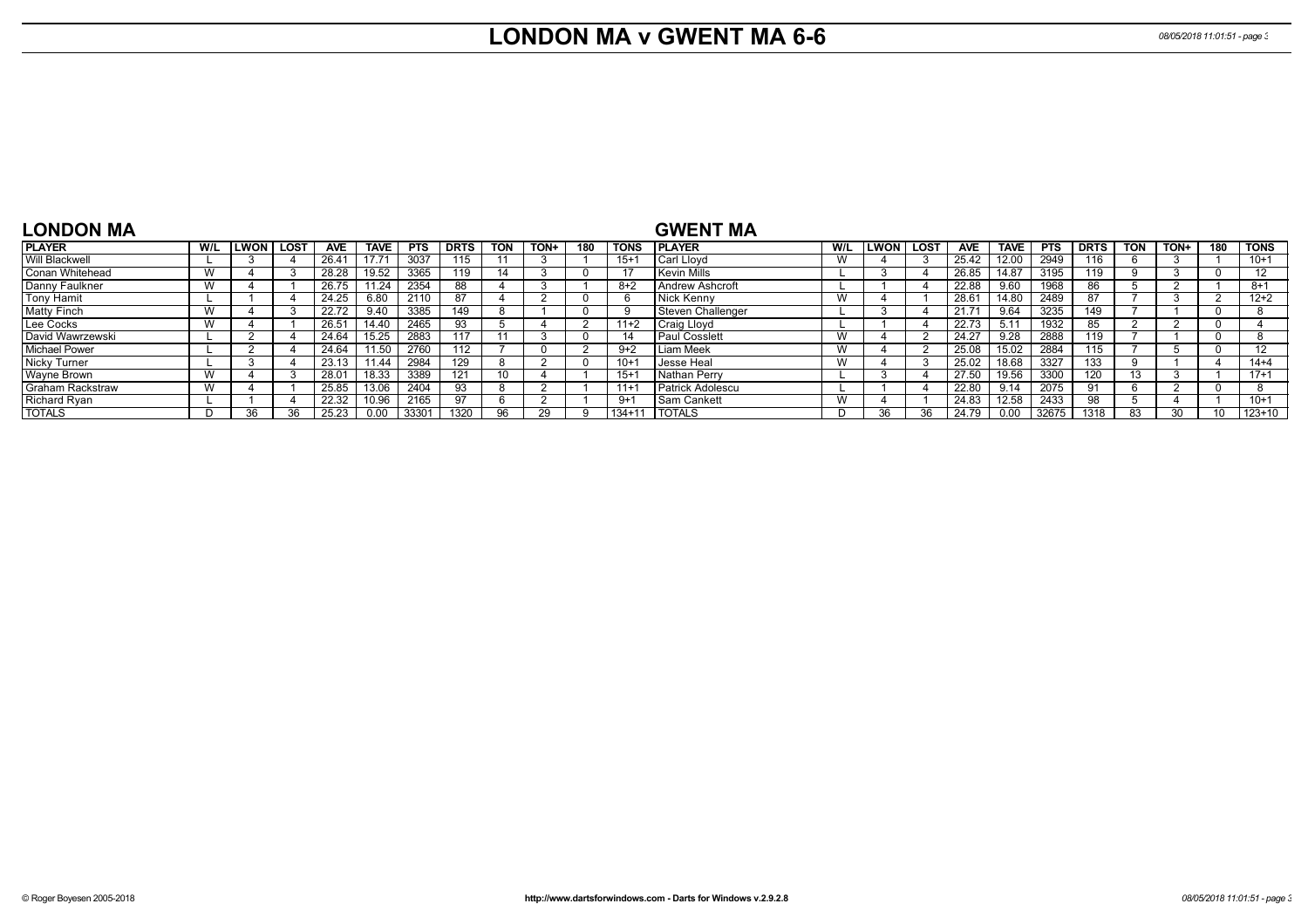## **LONDON WA v GWENT WA 2-4** *08/05/2018 11:01:17 - page 1*

| <b>SET AVE</b> | <b>PLAYER</b>        | LEG 3<br>-9<br>12<br>15                                      | 21<br>18                    | 24 27 30 33 36 39 42 45                          |              |                                  | - 54<br>48 51 | 57 60 DU GS SL<br>TNS                               | <b>SET AVE</b><br><b>PLAYER</b>         | LEG 3<br>12<br>9                                                                          | - 15                 |                                   | 18 21 24 27 30 33 36 39 42 45 48 51 |          |                | 54<br>57 | 60 DU GS SL<br><b>TNS</b>                                          |  |
|----------------|----------------------|--------------------------------------------------------------|-----------------------------|--------------------------------------------------|--------------|----------------------------------|---------------|-----------------------------------------------------|-----------------------------------------|-------------------------------------------------------------------------------------------|----------------------|-----------------------------------|-------------------------------------|----------|----------------|----------|--------------------------------------------------------------------|--|
|                | 8.33                 | 95                                                           |                             |                                                  |              |                                  |               |                                                     | 4.34                                    | 83<br>81<br>60                                                                            | 28<br>80             | -45                               |                                     |          |                |          | <b>43</b>                                                          |  |
| 116l           |                      | 85<br>58                                                     | 30 <sup>1</sup><br>53       |                                                  |              |                                  |               | 27<br>40                                            | 151                                     | $\overline{2}$<br>43<br>63<br>40                                                          | 45<br>60             | 8<br>8                            |                                     |          |                |          | 25 <sub>1</sub>                                                    |  |
|                | $\blacksquare$ STEPH |                                                              |                             |                                                  |              |                                  |               |                                                     | <b>KIMBERLEY</b>                        |                                                                                           |                      |                                   |                                     |          |                |          | 14                                                                 |  |
| 1              | STUTLEY              | 45<br>3<br>26                                                |                             |                                                  |              |                                  |               | 21<br>.37'                                          | <b>WALKER</b>                           | $\overline{3}$<br>92<br>45                                                                | 22<br>100            | 66<br>14                          |                                     |          |                |          | 24 I                                                               |  |
| 73             |                      | 66<br>55<br>4                                                | 39 I<br>42 I<br>72          | 8                                                |              |                                  |               | 31<br>8                                             | 192                                     | $\overline{4}$<br>33<br>-14<br>-41                                                        | 41<br>45             | 22<br>l 43                        | -24                                 |          |                |          | 30                                                                 |  |
|                |                      | 28<br>28<br>41                                               | 80<br>26                    | 53<br>60                                         |              | 2                                |               | 45<br>$\overline{2}$                                |                                         | 5 <sup>5</sup><br>81<br>33                                                                | 45<br>45 41          | 72<br>50 <sup>1</sup><br>  63     | 24<br>$\mathbf{0}$                  |          | $\mathbf{0}$   |          | 2                                                                  |  |
| <b>SET AVE</b> | <b>PLAYER</b>        | LEG <sub>3</sub><br>q<br>12<br>15                            | 21<br>24<br>18              | 27<br>33<br>30                                   | 39<br>36     | 42<br>45<br>48                   | 51<br>54      | 57 60 DU GS SL<br><b>TNS</b>                        | <b>SET AVE</b><br><b>PLAYER</b>         | <b>LEG</b><br>-3<br>12                                                                    | 18                   | 27<br>21<br>24                    | 36<br>30<br>33                      | 39<br>42 | 45<br>$48$ 51  | 54<br>57 | 60 DU GS SL<br><b>TNS</b>                                          |  |
| <u> 15</u>     | 4.60                 | 43<br>95<br>73<br>45                                         | 47   24<br>60 I             |                                                  |              |                                  |               | 30<br>14                                            | 4.77<br>l16l                            | 85<br>81<br>25                                                                            |                      | 20<br>  83<br>45                  | 10                                  |          |                |          | 29 10                                                              |  |
|                | DEBS                 | $\overline{2}$<br>39<br>45<br>-41                            | 60 67 21                    |                                                  | $\mathbf 0$  |                                  |               | $\overline{36}$<br>$\overline{2}$<br>$\overline{2}$ | <b>AMANDA</b>                           | $\overline{2}$<br>$\sqrt{24}$<br>60<br>41                                                 | 45 60                | 100 81 40                         | $0$ $34$ $0$                        | $0$ 16   |                |          | $39$ 16                                                            |  |
| 2              | <b>WATLING</b>       | 26<br>60 30 43 45 43<br>3                                    |                             |                                                  |              |                                  |               | 21<br>$1119$ 1                                      | 2 <sub>1</sub><br><b>ROSSER</b>         | 3<br> 40 <br>$75$   45                                                                    | $177$ 24<br>100 40   |                                   |                                     |          |                |          | $21$   24<br>$2+1$                                                 |  |
| 72             |                      | $\overline{4}$                                               |                             |                                                  |              |                                  |               |                                                     | 89                                      | $\overline{4}$                                                                            |                      |                                   |                                     |          |                |          |                                                                    |  |
|                |                      | 5                                                            |                             |                                                  |              |                                  |               |                                                     |                                         | $5\overline{)}$                                                                           |                      |                                   |                                     |          |                |          |                                                                    |  |
| <b>SET AVE</b> | <b>PLAYER</b>        | LEG <sub>3</sub><br>12<br>15<br>18<br>- 6<br>-9              | 21                          |                                                  |              | 24 27 30 33 36 39 42 45 48 51 54 |               | 57 60 DU GS SL<br><b>TNS</b>                        | <b>SET AVE</b><br><b>PLAYER</b>         | LEG <sub>3</sub><br>9<br>- 6                                                              | 12 15<br>18          | 24<br>21                          |                                     |          |                |          | 27 30 33 36 39 42 45 48 51 54 57 60 DUGS SL<br><b>TNS</b>          |  |
|                | 6.45                 | 45 I<br>83                                                   | 83 <br>$62 \mid 26$         | - 0                                              |              |                                  |               | 27<br>14 <sup>1</sup>                               | 6.96                                    | 76<br>l 31                                                                                | 45                   | 45   56   36                      | $16$   16                           |          |                |          | 29 16                                                              |  |
| 20             | <b>SHAZ</b>          | $\overline{2}$<br>43<br>41<br>- 81<br>100                    | 76                          |                                                  |              |                                  |               | 20 76 <br>2                                         | l18l                                    | $\overline{2}$<br>60 60<br>24 70 26                                                       | 43                   |                                   |                                     |          |                |          | 218<br>18                                                          |  |
| 3 <sup>1</sup> | $\bullet$ DEBOO      | $\mathbf{3}$<br>26<br>85<br>60<br>-60                        |                             |                                                  |              |                                  |               | 18<br>25<br>$\overline{2}$                          | <b>HANNAH</b><br>3 <sup>1</sup><br>MEEK | 3<br>45<br>100 80                                                                         | 0                    | 36                                |                                     |          |                |          | 20 36                                                              |  |
| 46             | COSTELLO             | $\overline{4}$<br>-32<br>85<br>60                            | $60 \mid 47$                | 43 56                                            |              |                                  |               | 29 56                                               | 82                                      | $\overline{4}$<br>60<br>55<br>81                                                          | 34 60<br>81          | $58$ 52<br>10                     |                                     |          |                |          | 27<br>110                                                          |  |
|                |                      | 43<br>85<br>5<br>83<br>85<br>$25 \mid$                       | 26<br>60<br>42              |                                                  |              |                                  |               | $\overline{24}$<br>52                               |                                         | 60<br>5                                                                                   | 45 41<br>41          | 40<br>33<br>$\sqrt{20}$           |                                     |          |                |          | $27 \, 140$                                                        |  |
| <b>SET AVE</b> | <b>PLAYER</b>        | LEG <sub>3</sub><br>12<br>15<br>$\mathbf{q}$                 | $^{\degree}$ 24<br>18<br>21 |                                                  |              | 27 30 33 36 39 42 45 48 51       | 54            | 57 60 DUGS SL<br><b>TNS</b>                         | <b>SET AVE</b><br><b>PLAYER</b>         | LEG <sup>'</sup><br>12<br>-3<br>9<br>-6                                                   | 18<br>15             | 24<br>21                          | 27 30 33 36 39 42 45 48 51 54 57    |          |                |          | 60 DU GS SL<br><b>TNS</b>                                          |  |
|                | 5.40                 | 45<br>60<br>26<br>60<br>l 41 l                               | 65 60                       |                                                  |              |                                  |               | 21<br>144                                           | 6.98                                    | 60                                                                                        | $\overline{0}$<br>48 | 18                                |                                     |          |                |          | 18 <sup>1</sup><br>20 I                                            |  |
| 20             |                      | 80<br>$\overline{2}$<br>60<br>-81<br>100                     | 80                          |                                                  |              |                                  |               | $18$   80                                           | 23                                      | $\overline{2}$<br>81<br>$95 \mid 60$                                                      | 70<br>85 100         |                                   |                                     |          |                |          | 110<br>18                                                          |  |
| 4              | <b>MANDY</b>         | $100$ 45 68 24<br>$\mathbf{3}$<br>22<br>62                   |                             |                                                  |              |                                  |               | 21<br> 40                                           | <b>CHRIS</b><br>4 <sub>1</sub>          | 3<br>80<br>45<br>123                                                                      | 36<br>100 85         | 32                                |                                     |          |                |          | 21 32                                                              |  |
|                | SOLOMONS             | 26<br>33   60<br>4   41  <br>100 <sub>1</sub>                | $29$ 23 85                  |                                                  |              |                                  |               | 24<br>104                                           | <b>SAVVERY</b>                          | 45<br>$\overline{4}$<br>$41 \mid 85$                                                      | 95<br>80 45          | 38   40<br>32                     |                                     |          |                |          | 25 32                                                              |  |
| 43             |                      | -5                                                           |                             |                                                  |              |                                  |               |                                                     | 174                                     | 5 <sup>5</sup>                                                                            |                      |                                   |                                     |          |                |          |                                                                    |  |
| <b>SET AVE</b> | <b>PLAYER</b>        | LEG <sub>3</sub><br>$^{\circ}$ 12<br>15<br>ີ 18<br>- 6<br>-9 |                             |                                                  |              | 21 24 27 30 33 36 39 42 45 48 51 |               | 54 57 60 DU GS SL<br>TNS                            | <b>SET AVE</b><br><b>PLAYER</b>         | LEG <sub>3</sub><br>12<br>-9<br>-6                                                        | - 15                 |                                   |                                     |          |                |          | 18 21 24 27 30 33 36 39 42 45 48 51 54 57 60 DUGS SL<br><b>TNS</b> |  |
|                | 17.62                | 45<br>95                                                     | 45                          |                                                  |              |                                  |               | 21                                                  | 4.00                                    | 97<br>44                                                                                  | 82<br>- 54           |                                   |                                     |          |                |          | $\sqrt{5}$                                                         |  |
| 117            |                      | 45<br>40<br>-2                                               |                             |                                                  |              |                                  |               | 24<br>4<br>∣3                                       |                                         | 97<br>$\overline{2}$<br>81<br>-30                                                         | 60 43                | 85 83 22                          |                                     |          |                |          | 22 22                                                              |  |
| 5 <sup>1</sup> | CARLY                | 30<br>80<br>3<br>43<br>-60<br>45                             | 35<br>26<br>66              | $60 \mid 32 \mid$<br>$\mathbf 0$                 | $\mathbf{0}$ |                                  |               | 39<br>24                                            | <b>JAN</b><br>5                         | $\overline{23}$<br>$\mathbf{3}$<br>26                                                     | 32<br>31             | $25 \mid 95$                      | 41 40 37 30                         | - 8      |                |          | 2 <sup>1</sup>                                                     |  |
|                | <b>TOWNSEND</b>      | 55<br>22<br>45<br>4                                          | 24<br>74                    |                                                  |              |                                  |               | $24 74$                                             | <b>ROBBINS</b>                          | 44<br>$\overline{4}$<br>26<br>80                                                          | 83<br>$\sqrt{40}$    | -47                               |                                     |          |                |          | 81                                                                 |  |
| 69             |                      | 5<br>60<br>28<br>45                                          | 28<br>40<br>43              | 53<br>40                                         |              |                                  |               | 32   40                                             | <b>51</b>                               | 5<br>60<br>45<br>53                                                                       | 60 <sup>1</sup>      | $\sqrt{29}$<br>65 I               | 17 I 6                              |          |                |          | 1211<br>33                                                         |  |
| <b>SET AVE</b> | <b>PLAYER</b>        | LEG <sub>3</sub>                                             |                             | 30<br>33<br>27                                   | 39<br>36     | 42<br>48<br>45                   | 51<br>54      | 57<br>60 DU GS SL<br><b>TNS</b>                     | <b>SET AVE</b><br><b>PLAYER</b>         | <b>LEG</b><br>- 3                                                                         |                      | 24<br>27<br>21                    | 36<br>30<br>33                      | 39 42    | 45<br>48<br>51 | 54<br>57 | 60 DU GS SL<br><b>TNS</b>                                          |  |
|                | 1.00                 | 83<br>41                                                     | 13                          | 48<br>40                                         |              |                                  |               | $29$ 40                                             | 4.00                                    | 26                                                                                        |                      | 59<br>40<br>60                    |                                     |          |                |          | 78                                                                 |  |
| <u> 15 </u>    |                      | 53<br>13                                                     | $22 \mid$<br>21<br>60       |                                                  |              |                                  |               | 24<br>147                                           | 161                                     | $\overline{2}$<br>-5                                                                      | 80<br>45             | 67<br>33<br>11                    |                                     |          |                |          | 27 67                                                              |  |
| 6              | . Isu                | 85<br>45<br>-3<br>43<br>40                                   | 44<br>45<br>79 I            | 20 40                                            |              |                                  |               | 30   40                                             | <b>TRACEY</b><br>6                      | 3<br>45                                                                                   | 42<br>26 81          | 19<br>29<br>38                    |                                     |          |                |          | 40<br>27                                                           |  |
|                |                      |                                                              |                             |                                                  |              |                                  |               |                                                     | <b>HICKEY</b>                           |                                                                                           |                      |                                   |                                     |          |                |          |                                                                    |  |
|                | HOLT                 |                                                              |                             |                                                  |              |                                  |               |                                                     |                                         |                                                                                           |                      |                                   |                                     |          |                |          |                                                                    |  |
| <b>46</b>      |                      | 17<br>26<br>45<br>41<br>43<br> 80 <br>60<br>25               | 26<br>60 60<br>43<br>60 35  | 65 47<br>-31<br>$\overline{0}$<br>$\overline{0}$ | 24           |                                  |               | 30<br>54<br>36 24                                   | 13                                      | 60<br>$\overline{4}$<br>82<br>43<br>36<br>65 45 45<br>5 <sup>1</sup><br>41<br>$\sqrt{26}$ | 41<br>60             | 30 <sup>°</sup><br>11<br>55 85 39 | $60$   26   52<br>33   51           |          |                |          | 33 52<br>33<br>116                                                 |  |

 **OP: Carly Townsend 17.69 OP: Chris Savvery 23.74**

 **X X** 6 W **4**

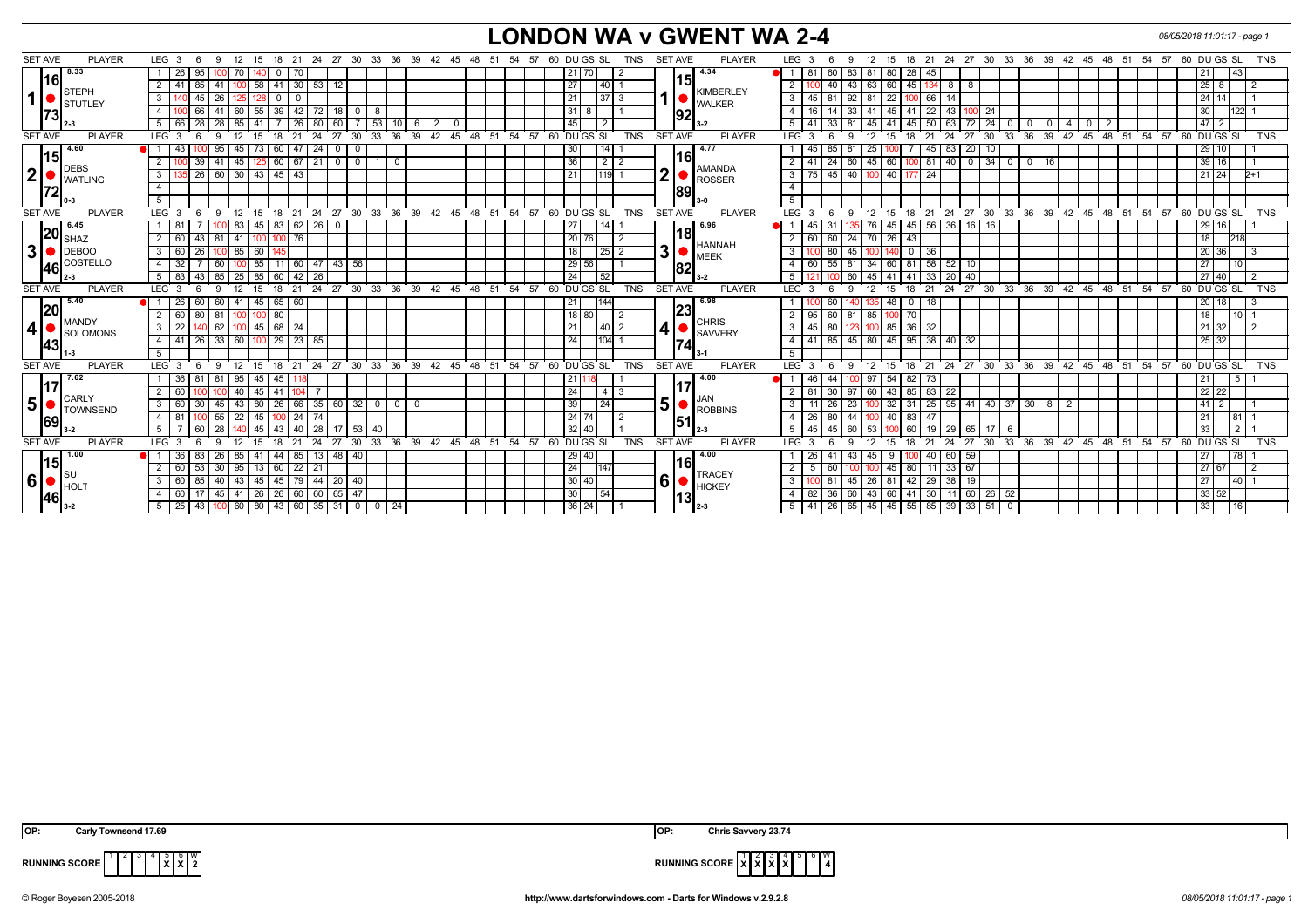#### **LONDON WA v GWENT WA 2-4** *08/05/2018 11:01:22 - page 2*

| <b>LONDON WA</b>      |     |                  |            |             |            |             |            |      |     |             | <b>GWENT WA</b>      |     |                   |            |             |            |             |            |      |     |             |
|-----------------------|-----|------------------|------------|-------------|------------|-------------|------------|------|-----|-------------|----------------------|-----|-------------------|------------|-------------|------------|-------------|------------|------|-----|-------------|
| <b>PLAYER</b>         | W/L | <b>LWON LOST</b> | <b>AVE</b> | <b>TAVE</b> | <b>PTS</b> | <b>DRTS</b> | <b>TON</b> | TON+ | 180 | <b>TONS</b> | <b>IPLAYER</b>       | W/L | <b>ILWON LOST</b> | <b>AVE</b> | <b>TAVE</b> | <b>PTS</b> | <b>DRTS</b> | <b>TON</b> | TON+ | 180 | <b>TONS</b> |
| <b>Steph Stutley</b>  |     |                  | 16.73      | 8.33        | 2426       | 145         |            |      |     |             | Kimberley Walker     |     |                   | 15.92      | .34         | 2340       | 147         |            |      |     |             |
| Debs Watling          |     |                  | 15.72      |             | 1368       | -87         |            |      |     |             | Amanda Rosser        |     |                   | 16.89      |             | 1503       | 89          |            |      |     | 4+1         |
| Shaz Deboo Costello   |     |                  | 20.46      | 6.45        | 2414       |             |            |      |     |             | Hannah Meek          |     |                   | 18.82      |             | 2277       |             |            |      |     |             |
| <b>Mandy Solomons</b> |     |                  | 20.43      | 40          | 1716       | 84          |            |      |     |             | Chris Savvery        |     |                   | 23.74      |             | 1994       | 84          |            |      |     |             |
| <b>Carly Townsend</b> |     |                  | 17.69      | 7.62        | 2477       | 110         |            |      |     |             | Jan Robbins          |     |                   | 17.5       |             | 2417       | 129         |            |      |     |             |
| Su Holt               |     |                  | 15.46      |             | 2304       | 149         |            |      |     |             | <b>Tracey Hickey</b> |     |                   | 16.13      |             | 2371       | 147         |            |      |     |             |
| <b>TOTALS</b>         |     |                  |            |             | 12705      | 723         |            |      |     |             | <b>TOTALS</b>        |     |                   |            |             | 12902      | 726         |            |      |     | $28+1$      |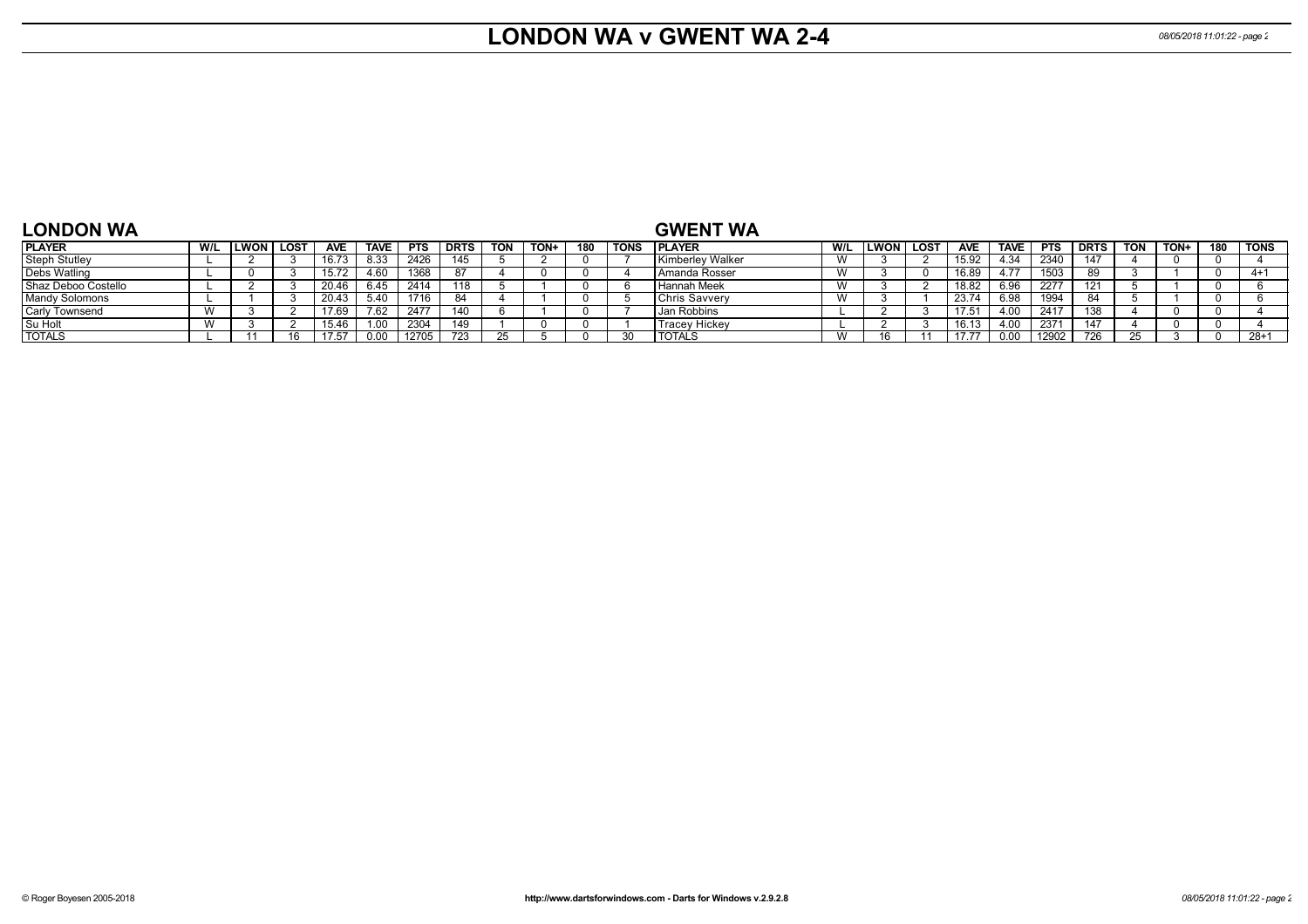# **LONDON MB v GWENT MB 11-1** *08/05/2018 11:00:52 - page 1*

| <b>SET AVE</b>                                                   |                                                                                                       |                                                                                                                                   |
|------------------------------------------------------------------|-------------------------------------------------------------------------------------------------------|-----------------------------------------------------------------------------------------------------------------------------------|
| <b>PLAYER</b><br>9.12                                            | LEG 3 6 9 12 15 18 21 24 27 30 33 36 39 42 45 48 51 54 57 60 DUGS SL<br>SET AVE<br>TNS                | <b>PLAYER</b><br>LEG 3 6 9 12 15 18 21 24 27 30 33 36 39 42 45 48 51 54 57 60 DUGS SL<br>TNS<br>7.41<br>21 <sup>1</sup>           |
| 26                                                               | 1 68 45 85 96 137 27 43<br>$21$   43<br>124                                                           | 100 100 59 80 46 36<br>1   60  <br><b>20</b>                                                                                      |
| <b>MATTY</b>                                                     | 2 45 55 24 60 140 137 40<br>19   40  <br>l 2                                                          | 2   100   46   62   93   60   100<br>18 <sup>1</sup><br>40   2<br><b>ANTHONY</b>                                                  |
| $1$ $\bullet$<br><b>FINCH</b>                                    | 3 45 41 97 140 22 82<br>  18  <br><b>17411</b>                                                        | 1   FREEMAN<br>3 49 55 60 101 100 60 76<br>21 76<br>l 2                                                                           |
| 108                                                              | 4   85   100   121   137   38   20<br>$16$   20<br>l 3<br>148                                         | 4 4 42 59 96 140 56<br>15<br>$108 - 1$                                                                                            |
|                                                                  | 51                                                                                                    | 5<br>$1 - 3$                                                                                                                      |
| <b>SET AVE</b><br><b>PLAYER</b>                                  | $LEG_3$ 6<br>9<br>12 15 18 21 24 27 30 33 36 39 42 45 48 51 54 57 60 DUGS SL<br>TNS<br><b>SET AVE</b> | <b>PLAYER</b><br>LEG <sup>3</sup><br>6 <sup>°</sup> 9<br>12 15 18 21 24 27 30 33 36 39 42 45 48 51 54 57 60 DUGS SL<br><b>TNS</b> |
| 8.20                                                             | 1   24   43   83   95   60   45   60   77<br> 24 <br>l 14 l<br> 23                                    | 1 60 40 40 82 59 60 140 20<br>8.11<br>23 20                                                                                       |
| <b>MATHEW</b>                                                    | 2 44 58 43 58 85<br>15                                                                                | 43 54 36<br>$2 \mid 97$<br>16 36<br>$\overline{2}$<br><b>ADRIAN</b>                                                               |
| 2 •<br><b>WOOD</b>                                               | 140 47 100 58 36 20<br>$19$   20  <br>$\bullet$<br>3 100<br>-3                                        | 15 93 59<br>3   99   45   100<br>18 <sup>1</sup><br>$90 \mid 1$<br><b>JONES</b>                                                   |
| 178                                                              | 4   41   81   60   85   100   98   18   18  <br>23   18  <br>184                                      | 4 60 100 43 60 58 60<br>100 I 17 I<br>24<br>$3 \mid 2$                                                                            |
|                                                                  | 5 5 59 140 140 100 22 30 10<br>19 10 1<br>3                                                           | 5 60 77 45 99 100 68<br>18<br>$52$ 1                                                                                              |
| <b>SET AVE</b><br><b>PLAYER</b>                                  | $LEG_36$<br>9 12 15 18 21 24 27 30 33 36 39 42 45 48 51 54 57 60 DUGS SL TNS<br><b>SET AVE</b>        | <b>PLAYER</b><br>LEG <sub>3</sub><br>6<br><b>9</b><br>12 15 18 21 24 27 30 33 36 39 42 45 48 51 54 57 60 DUGS SL TNS              |
| 10.88                                                            | 1 43 100 38 60 81 59 100 20<br>23   20  <br>-2                                                        | $\overline{5.80}$<br>11 45 60 55 60 26 21<br>1   41                                                                               |
| 23<br><b>SEAN</b>                                                | 20<br>58   133   56   94   0   15  <br>  24   5  <br>2   140<br>5<br>l 2                              | 2 60 41 100 40 80 100 40<br>$21 \mid$<br>$40 \mid 2$<br><b>MARCUS</b>                                                             |
| 3 •<br>LAHIFF                                                    | 3 58 180 58 135 26 28 8<br>$21$ $82+1$                                                                | 3 60 95 180 60 58 28 0 20<br>22 20<br>$1 + 1$<br>HAWKINS                                                                          |
| 21                                                               | 4 97 100 100 44 100<br>60<br>18 60<br>I 3<br>26                                                       | 60 60<br>4 60 100 100<br>15 <sup>1</sup><br>1211 2                                                                                |
|                                                                  | 5                                                                                                     | $\overline{5}$                                                                                                                    |
| <b>SET AVE</b><br><b>PLAYER</b>                                  | LEG 3 6 9 12 15 18 21 24 27 30 33 36 39 42 45 48 51 54 57 60 DUGS SL<br>TNS<br><b>SET AVE</b>         | <b>PLAYER</b><br>LEG 3 6 9 12 15 18 21 24 27 30 33 36 39 42 45 48 51 54 57<br>60 DU GS SL<br><b>TNS</b>                           |
|                                                                  | 1   58   76   39   85   9   70   38   31<br> 24 <br>l 95                                              | 1 49 30 180 36 66 28 42 70<br>24   70                                                                                             |
| 19                                                               | 20<br>2 76 45 81 66 60 83 70 10 10<br>25 10                                                           | 2   85   43   43   45   84   99   82   10   0<br>27                                                                               |
| DANNY<br>$4 \cdot \bullet$ KNIGHT                                | $3$   58   60   66   58   44   45   98   60   6   4   2<br>4 I<br>$33$   2                            | <b>ANDY</b><br>$3$   30   81   125   60   140   25   35   0   0   0<br>MILLER<br>30 <sup>1</sup><br>$5 \mid 2$                    |
|                                                                  | 4 49 41 60 46 62<br>15 <sup>1</sup><br>137                                                            | 4   134   55   96   140   36   40  <br>16 40<br>$\sqrt{2}$                                                                        |
| 35                                                               | 5 95 180 40 96 90<br>  15   90  <br>$11+1$                                                            | 5 65 70 11 85<br>12 <sup>1</sup>                                                                                                  |
| <b>SET AVE</b><br><b>PLAYER</b>                                  | LEG 3 6 9 12 15 18 21 24 27 30 33 36 39 42 45 48 51 54 57 60 DUGS SL<br><b>SET AVE</b><br>TNS         | <b>PLAYER</b><br>LEG 3 6 9 12 15 18 21 24 27 30 33 36 39 42 45 48 51 54 57 60 DUGS SL<br><b>TNS</b>                               |
| l 9.71                                                           | 1   100   26   125   180   30   40  <br>  16   40                                                     | 1   28   100   41   <mark>140</mark>   40   55  <br><b>7.75</b><br>18<br>$97 \mid 2$                                              |
| 23                                                               | 22<br>2 85 96 100 100 100<br>19 20 <br>$0 \mid 20$<br>3                                               | 2 60 100 85 85 36 45<br>18<br>90 <sub>1</sub>                                                                                     |
| MICHAEL<br>$5\bullet$                                            | 3   95   60   80   42   60   58<br>  18  <br>[106]                                                    | <b>WILLIAM</b><br>3   95   60   100   100   98   16   32  <br>20 32<br>l 2                                                        |
| <b>ARTISS</b>                                                    | 4 140 81 81 126 49 18 0 0 6<br>$\overline{27}$ 6<br>$\frac{1}{2}$                                     | <b>HOOK</b><br>4   100   135   96   40   95   27   0   6<br>24<br>$2 \mid 2$                                                      |
|                                                                  | 69<br>$5\sqrt{2}$                                                                                     | 5                                                                                                                                 |
|                                                                  |                                                                                                       |                                                                                                                                   |
| <b>SET AVE</b><br><b>PLAYER</b>                                  | LEG 3 6 9 12 15 18 21 24 27 30 33 36 39 42 45 48 51 54 57 60 DUGS SL TNS<br><b>SET AVE</b>            | <b>PLAYER</b><br>LEG 3 6 9 12 15 18 21 24 27 30 33 36 39 42 45 48 51 54 57 60 DUGS SL<br>TNS                                      |
| 9.30                                                             | 1811<br>l 2                                                                                           | <b>7.80</b><br>60 100 30 71<br>1 1 1 1 1 8 0<br>15 <sup>1</sup><br>$602+1$                                                        |
| 24                                                               | 1 60 46 60 140 85 110<br> 23<br>$2 \ 100$<br>21                                                       | $2 \mid 95$<br>60 44 60 26 16<br>$22$ 16<br>12                                                                                    |
| <b>TOM</b>                                                       | 140 85 40 28 84 9<br>$15\sqrt{2}$<br>$3 \mid 100$<br>100 40 83 81 97<br>$\sqrt{2}$                    | DALE<br>3 I<br>60   100<br>15 <sub>1</sub><br>100                                                                                 |
| 16   MCGURN                                                      | 61<br>18 97<br>4 <sup>1</sup><br>40<br>2                                                              | $25 \ 85$<br>$\bigcap_{RIDLER}$<br>$131 \ 2$<br>24 <sup>1</sup><br>40                                                             |
| 86                                                               | 60   29   59   47   100   26  <br>23 40 <br> 33<br>5 <sub>1</sub>                                     | 4 60 41 61 45 100 84 45 25                                                                                                        |
|                                                                  |                                                                                                       | TNS                                                                                                                               |
| <b>SET AVE</b><br><b>PLAYER</b><br>5.50                          | LEG 3 6 9 12 15 18 21 24 27 30 33 36 39 42 45 48 51 54 57 60 DUGS SL<br>TNS<br>SET AVE                | PLAYER<br>LEG 3 6 9 12 15 18 21 24 27 30 33 36 39 42 45 48 51 54 57 60 DUGS SL<br>$\blacksquare$ 0.00                             |
| 23                                                               | 1 41 140 30 96 94 76 24<br>20 24<br>17                                                                | 1   81   45   44   60   45   39   55                                                                                              |
| <b>BEN</b>                                                       | 2 57 45 39 41 60 59 118 70 12<br>25 12                                                                | 2 65 17 85 41 81 45 45 8<br>24<br><b>MIKE</b>                                                                                     |
|                                                                  | $3$ 55 121 60 171 54 40<br>$\bullet$<br>18 40 <br>$\sqrt{2}$                                          | 3   45   60   81   60   45   60<br>18<br><b>KENNY</b><br>4                                                                        |
| 86                                                               | 4 I<br>57                                                                                             |                                                                                                                                   |
|                                                                  | 5                                                                                                     | 5                                                                                                                                 |
| SET AVE<br><b>PLAYER</b><br>6.80                                 | LEG 3 6 9 12 15 18 21 24 27 30 33 36 39 42 45 48 51 54 57 60 DUGS SL TNS<br><b>SET AVE</b>            | <b>PLAYER</b><br>LEG 3 6 9 12 15 18 21 24 27 30 33 36 39 42 45 48 51 54 57 60 DUGS SL<br><b>TNS</b><br>4.55                       |
| 120                                                              | $11140$ 60 $142140$ 43 26 85 25 20 20<br>30 20 <br><b>20</b>                                          | 1 45 60 100 60 41 95 45 15 5<br>27<br>35<br>2                                                                                     |
| <b>SHANE</b>                                                     | 60 100 100 28 100 40<br>$\overline{32}$<br>24 32<br>$2 \mid 41$<br>-3                                 | 41 94 118<br>$52$ 20<br>2 30 26 100<br>24<br>20<br><b>ALAN</b>                                                                    |
| 8 <br><b>WILSON</b>                                              | 81<br>3 <sup>1</sup><br>85   100   41   65   63   7<br>$21$   7 <br>$\sqrt{2}$                        | 3   92   40   137   85   38   85<br>18<br>24 <sup>1</sup><br><b>WALKER</b>                                                        |
| 04                                                               | 4<br> 64                                                                                              | $\overline{4}$                                                                                                                    |
| $3-0$                                                            | 5 <sup>5</sup>                                                                                        | 5 <sup>1</sup>                                                                                                                    |
| <b>SET AVE</b><br><b>PLAYER</b><br>7.00                          | LEG 3 6 9 12 15 18 21 24 27 30 33 36 39 42 45 48 51 54 57 60 DUGS SL TNS<br>SET AVE                   | <b>PLAYER</b><br>LEG 3 6 9 12 15 18 21 24 27 30 33 36 39 42 45 48 51 54 57 60 DUGS SL<br>TNS                                      |
| 25                                                               | 1   140   40   135   100   62   24  <br> 18 24 <br>120                                                | 1   43   100   26   45   60   40                                                                                                  |
| <b>MATT</b>                                                      | $2   100   60   55   60   59   60   67   40$<br>24 40                                                 | 2   81   140   65   26   60   97   0<br>21<br>NFIL                                                                                |
| $\vert 9 \vert$ $\bullet$ $\vert_{\text{WINZAR}}^{\text{MAI-1}}$ | 91<br>3 60 81 125 100 75 60<br>18 60 <br>$\overline{2}$                                               | 3   23   81   21   38   140   100<br>$\bullet$ $\mathsf{L}\textsc{EWS}$<br>18<br>98 <sup>2</sup>                                  |
| 105                                                              | $\overline{4}$<br>181                                                                                 | $\overline{4}$                                                                                                                    |
| $3-0$                                                            | 5 <sub>1</sub>                                                                                        | 5 <sup>1</sup>                                                                                                                    |
| <b>PLAYER</b><br><b>SET AVE</b>                                  | LEG 3 6 9 12 15 18 21 24 27 30 33 36 39 42 45 48 51 54 57 60 DUGS SL TNS<br><b>SET AVE</b>            | <b>PLAYER</b><br>LEG 3 6 9 12 15 18 21 24 27 30 33 36 39 42 45 48 51 54 57 60 DUGS SL<br><b>TNS</b>                               |
| 8.26                                                             | 1 1 121 22 125 100 87 46<br>17 46<br>$\vert$ 3                                                        | 1   60   100   55   43   54  <br>5.37<br>189 1<br>15 <sup>1</sup>                                                                 |
| <b>THOMAS</b>                                                    | 22<br>2 59 66 45 59 41<br>18<br>19111                                                                 | 2   41   81   100<br>$100$ 25 80<br>$21 \overline{74}$<br>74<br>$\overline{2}$<br><b>JARROD</b>                                   |
| 10 ●<br><b>TOBIN</b>                                             | 10 O<br>$3 \, 100$<br>140 100 22 99 30 10<br>21 10 <br>$\vert$ 3                                      | 3 60 137 81 59 30 56<br>18 <sup>1</sup><br>78 1<br><b>POWELL</b>                                                                  |
| 191                                                              | 4 60 26 85 81 46 83 78<br>42<br>24 42                                                                 | 4   100   60   60   85   40   41   61   44<br>24                                                                                  |



|  | wΙ<br>10l | <b>RUNNING SCORE</b> |  |  |  |  | 2345678 |  |  |  | 9 10 W | $\Omega$ |
|--|-----------|----------------------|--|--|--|--|---------|--|--|--|--------|----------|
|--|-----------|----------------------|--|--|--|--|---------|--|--|--|--------|----------|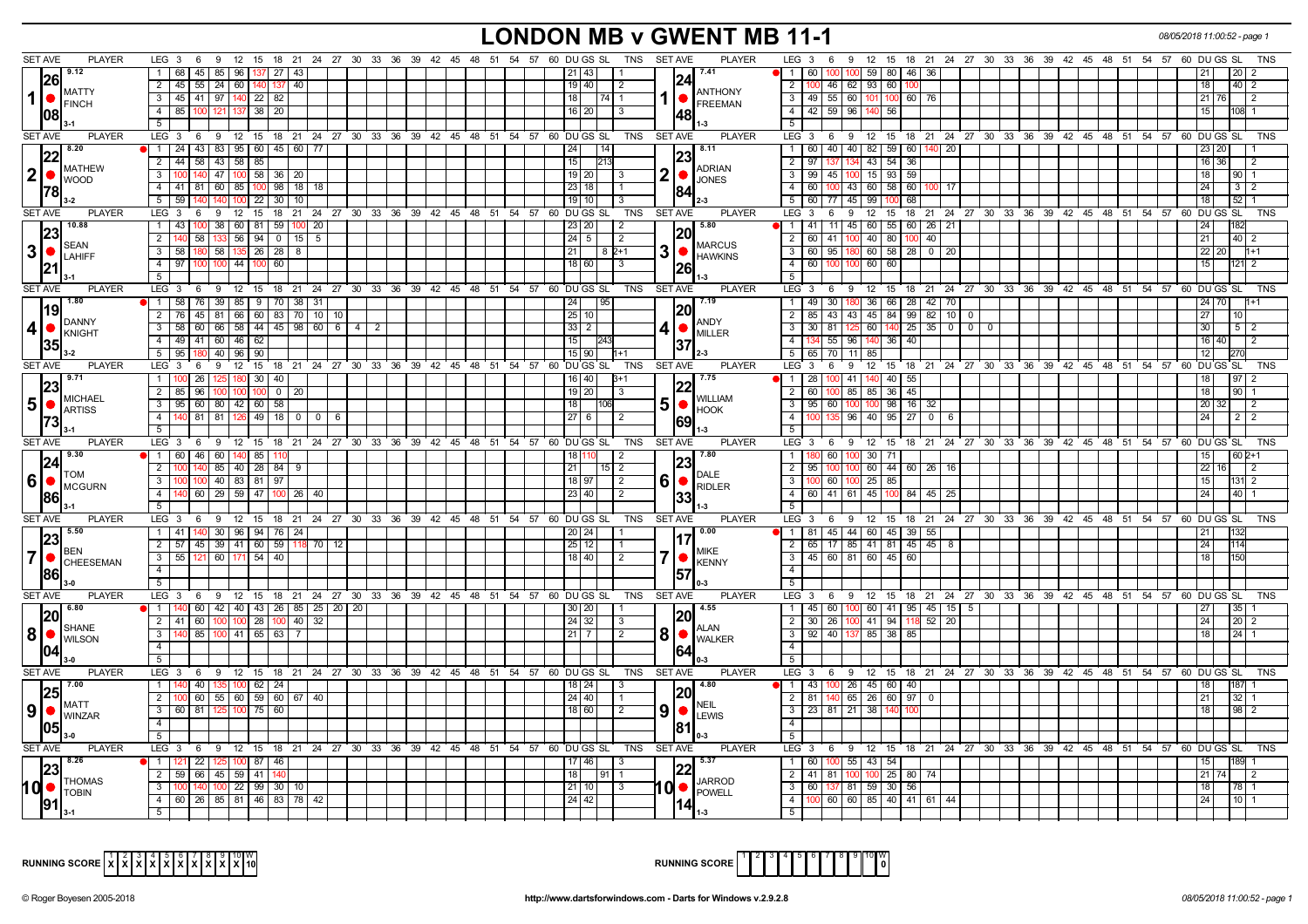# **LONDON MB v GWENT MB 11-1** *08/05/2018 11:01:05 - page 2*

| <b>SET AVE</b> | <b>PLAYER</b>               | LEG 3            |        | -6 |              |      |                  | 18            |         | -24 | 27 | - 30 | -36<br>-33                                              | 39 42 | 45 48 | -51 | -54 | -57 |    |           | 60 DU GS SL | TNS        | SET AVE        |      |                                                                           | <b>PLAYER</b> | LEG |                 |          |            | 12 15 |          | 18                   |       | 27<br>- 24 | -30 |  |  | 33 36 39 42 45                                  | -48 | -51 | 54 57 | 60 DU GS SL   |        |     | TNS        |
|----------------|-----------------------------|------------------|--------|----|--------------|------|------------------|---------------|---------|-----|----|------|---------------------------------------------------------|-------|-------|-----|-----|-----|----|-----------|-------------|------------|----------------|------|---------------------------------------------------------------------------|---------------|-----|-----------------|----------|------------|-------|----------|----------------------|-------|------------|-----|--|--|-------------------------------------------------|-----|-----|-------|---------------|--------|-----|------------|
|                | $\sqrt{20}$ <sup>4.40</sup> |                  | 85 I   | 60 | 40   83      |      |                  | '85   92   16 |         | 30  |    |      |                                                         |       |       |     |     |     |    |           | 10          |            |                |      | $ 20 $ <sup>8.23</sup>                                                    |               |     |                 |          | OU I       |       | JUI 45 I | 59                   | -98 I |            |     |  |  |                                                 |     |     |       |               | l 25 I |     |            |
|                | DARREN                      |                  |        |    |              | l 41 | 85               | ∣60 I56 I     |         | 48  |    |      | 3                                                       |       |       |     |     |     |    | 33        |             |            |                |      | <b>PATRICK</b>                                                            |               |     |                 |          |            | 22 28 |          | 74                   |       |            |     |  |  |                                                 |     |     |       |               | 32     |     |            |
| 11             | <b>IRVING</b>               |                  |        | 95 | 24           | 85   | 81               |               | 56   20 |     |    |      |                                                         |       |       |     |     |     |    | 21 20     |             |            |                |      | ADOLESCU                                                                  |               |     |                 | 48 35 60 |            |       |          | 45 100 99 98         |       |            |     |  |  |                                                 |     |     |       |               | l 21   |     |            |
|                |                             |                  |        | 60 |              | 141  | 60               |               |         |     |    |      |                                                         |       |       |     |     |     |    |           | $\sqrt{62}$ |            |                | 1931 |                                                                           |               |     |                 |          | $\vert$ 45 |       |          | 58                   |       |            |     |  |  |                                                 |     |     |       |               | 17 58  |     |            |
|                |                             |                  |        |    |              |      |                  |               |         |     |    |      |                                                         |       |       |     |     |     |    |           |             |            |                |      | <b>B</b> 3-1                                                              |               |     |                 |          |            |       |          |                      |       |            |     |  |  |                                                 |     |     |       |               |        |     |            |
| <b>SET AVE</b> | <b>PLAYER</b>               | LEG <sub>3</sub> |        |    | $\alpha$     | 12   |                  |               |         |     |    |      | 15 18 21 24 27 30 33 36 39 42 45 48 51 54 57 60 DUGS SL |       |       |     |     |     |    |           |             | <b>TNS</b> | <b>SET AVE</b> |      |                                                                           | <b>PLAYER</b> | LEG |                 | G Q      |            |       |          |                      |       |            |     |  |  | 12 15 18 21 24 27 30 33 36 39 42 45 48 51 54 57 |     |     |       | $60$ DU GS SL |        |     | <b>TNS</b> |
|                | $ 25 ^{8.99}$               |                  |        |    |              | 57   | .58 <sup>1</sup> | 80            |         |     |    |      |                                                         |       |       |     |     |     |    | 18   80   |             |            |                |      | $\sqrt{22}^{6.24}$                                                        |               |     | 40 I            |          | 30         |       |          |                      |       |            |     |  |  |                                                 |     |     |       |               |        |     |            |
|                | DANN'                       |                  |        |    |              | 59   |                  |               |         |     |    |      |                                                         |       |       |     |     |     | 21 |           |             |            |                |      | <b>I</b> CARL                                                             |               |     | 30 <sub>1</sub> |          | 93         |       | i ov     | $\overline{z}$<br>70 |       |            |     |  |  |                                                 |     |     |       |               | 23 32  |     |            |
| 12             | <b>IBROWN</b>               |                  | $\sim$ |    |              |      |                  |               |         |     |    |      |                                                         |       |       |     |     |     |    |           | l 20        |            |                |      | LLOYD <sup>'</sup>                                                        |               |     | -60 I           |          |            | 70    |          | 82                   |       |            |     |  |  |                                                 |     |     |       |               | 18 82  |     |            |
|                |                             |                  |        | 90 | 42   96      |      | 96               | $56 \mid 26$  |         |     |    |      |                                                         |       |       |     |     |     |    | 20 26     |             |            |                |      | $\overline{\textbf{57}}_{\textcolor{red}{2}\textcolor{blue}{\mathbf{3}}}$ |               |     |                 |          | 96         |       |          |                      |       |            |     |  |  |                                                 |     |     |       |               | l 21   | -45 |            |
|                |                             |                  |        |    | $95 \mid 83$ |      | 83               | 20            |         |     |    |      |                                                         |       |       |     |     |     |    | $18$   20 |             |            |                |      |                                                                           |               |     |                 | 58       | 58         | 27    |          |                      |       |            |     |  |  |                                                 |     |     |       |               |        | 155 |            |

| Matty Finch 26.08                                                                                                                                   | Patrick Adolescu 20.93       |
|-----------------------------------------------------------------------------------------------------------------------------------------------------|------------------------------|
| OP:                                                                                                                                                 | IOP:                         |
| 112W<br>RUNNING SCORE $\vec{x}$ $\vec{x}$ $\vec{x}$ $\vec{x}$ $\vec{x}$ $\vec{x}$ $\vec{x}$ $\vec{x}$ $\vec{x}$ $\vec{x}$ $\vec{x}$<br><b>IX</b> 11 | <b>RUNNING SCORE</b><br>1X I |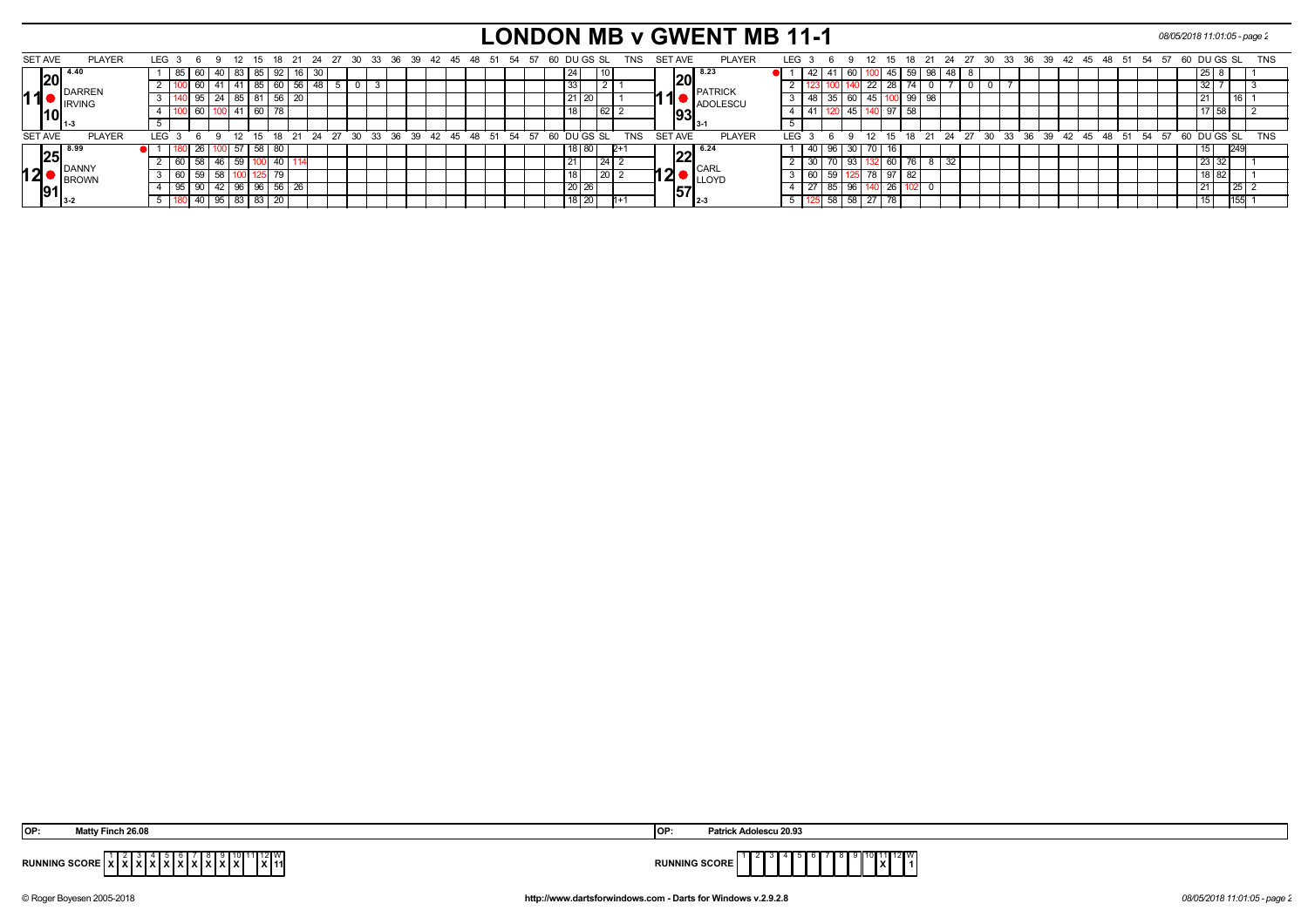## **LONDON MB v GWENT MB 11-1** *08/05/2018 11:01:08 - page 3*

| <b>LONDON MB</b>      |              |             |      |            |             |            |             |            |      |     |             | <b>GWENT MB</b>         |     |             |      |            |             |            |             |            |      |     |             |
|-----------------------|--------------|-------------|------|------------|-------------|------------|-------------|------------|------|-----|-------------|-------------------------|-----|-------------|------|------------|-------------|------------|-------------|------------|------|-----|-------------|
| <b>PLAYER</b>         | W/L          | <b>LWON</b> | LOST | <b>AVE</b> | <b>TAVE</b> | <b>PTS</b> | <b>DRTS</b> | <b>TON</b> | TON+ | 180 | <b>TONS</b> | <b>IPLAYER</b>          | W/L | <b>LWON</b> | LOST | <b>AVE</b> | <b>TAVE</b> | <b>PTS</b> | <b>DRTS</b> | <b>TON</b> | TON+ | 180 | <b>TONS</b> |
| <b>Matty Finch</b>    | $\mathbf{M}$ |             |      | 26.08      | 9.12        | 1930       | 74          |            |      |     |             | Anthony Freeman         |     |             |      | 24.48      | 7.41        | 1836       | $\sim$      |            |      |     |             |
| <b>Mathew Wood</b>    | $\mathbf{M}$ |             |      | 22.78      | 8.20        | 2278       | 100         |            |      |     |             | l Adrian Jones          |     |             |      | 23.84      | 8.11        | 2360       |             |            |      |     |             |
| Sean Lahiff           | $\mathbf{M}$ |             |      | 23.21      | 10.88       | 1996       | 86          |            |      |     | $9 + 1$     | <b>Marcus Hawkins</b>   |     |             |      | 20.26      | 5.80        | 1661       |             |            |      |     | $5+1$       |
| Danny Knight          | $\mathbf{M}$ |             |      | 19.35      | 1.80        | 2167       | 112         |            |      |     | $1+1$       | <b>Andy Miller</b>      |     |             |      | 20.37      | 7.19        | 2220       | 109         |            |      |     | $5+1$       |
| <b>Michael Artiss</b> | $\mathbf{M}$ |             |      | 23.73      | $9.7^4$     | 1898       | 80          |            |      |     | $8 + 1$     | William Hook            |     |             |      | 22.69      | 7.75        | 1815       |             |            |      |     |             |
| Tom McGurn            | $\mathbf{M}$ |             |      | 24.86      | 9.30        | 1989       | 80          |            |      |     |             | Dale Ridler             |     |             |      | 23.33      | 7.80        | 1773       | 76          |            |      |     | $7 + 1$     |
| Ben Cheeseman         | $\mathbf{M}$ |             |      | 23.86      | 5.50        | 1503       | 63          |            |      |     |             | Mike Kenny              |     |             |      | 17.57      | 0.00        | 1107       | 63.         |            |      |     |             |
| Shane Wilson          | $\mathbf{M}$ |             |      | 20.04      | 6.80        | 1503       | $\sqrt{5}$  |            |      |     |             | Alan Walker             |     |             |      | 20.64      | 4.55        | 1424       |             |            |      |     |             |
| Matt Winzar           | W            |             |      | 25.05      | 7.00        | 1503       | 60          |            |      |     | h           | Neil Lewis              |     |             |      | 20.81      | 4.80        | 1186       | 57          |            |      |     |             |
| Thomas Tobin          | $\mathbf{M}$ |             |      | 23.91      | 8.26        | 1913       | 80          |            |      |     |             | Jarrod Powell           |     |             |      | 22.14      | 5.37        | 1727       |             |            |      |     |             |
| Darren Irving         |              |             |      | 20.10      | 4.40        | 1930       | 96          |            |      |     |             | <b>Patrick Adolescu</b> | W   |             |      | 20.93      | 8.23        | 1988       | 95.         |            |      |     |             |
| Danny Brown           | $\mathbf{M}$ |             |      | 25.91      | 8.99        | 2461       | 95          |            |      |     | $7+2$       | l Carl Llovd            |     |             |      | 22.57      | 6.24        | 2076       | 92          |            |      |     |             |
| <b>TOTALS</b>         | $\mathbf{M}$ | 34          |      | 23.05      | 0.00        | 23071      |             | 51         |      |     | $74 + 5$    | <b>TOTALS</b>           |     |             | 31   | 21.72      | 0.00        | 21173      | 975         | 50         |      |     | $63 + 3$    |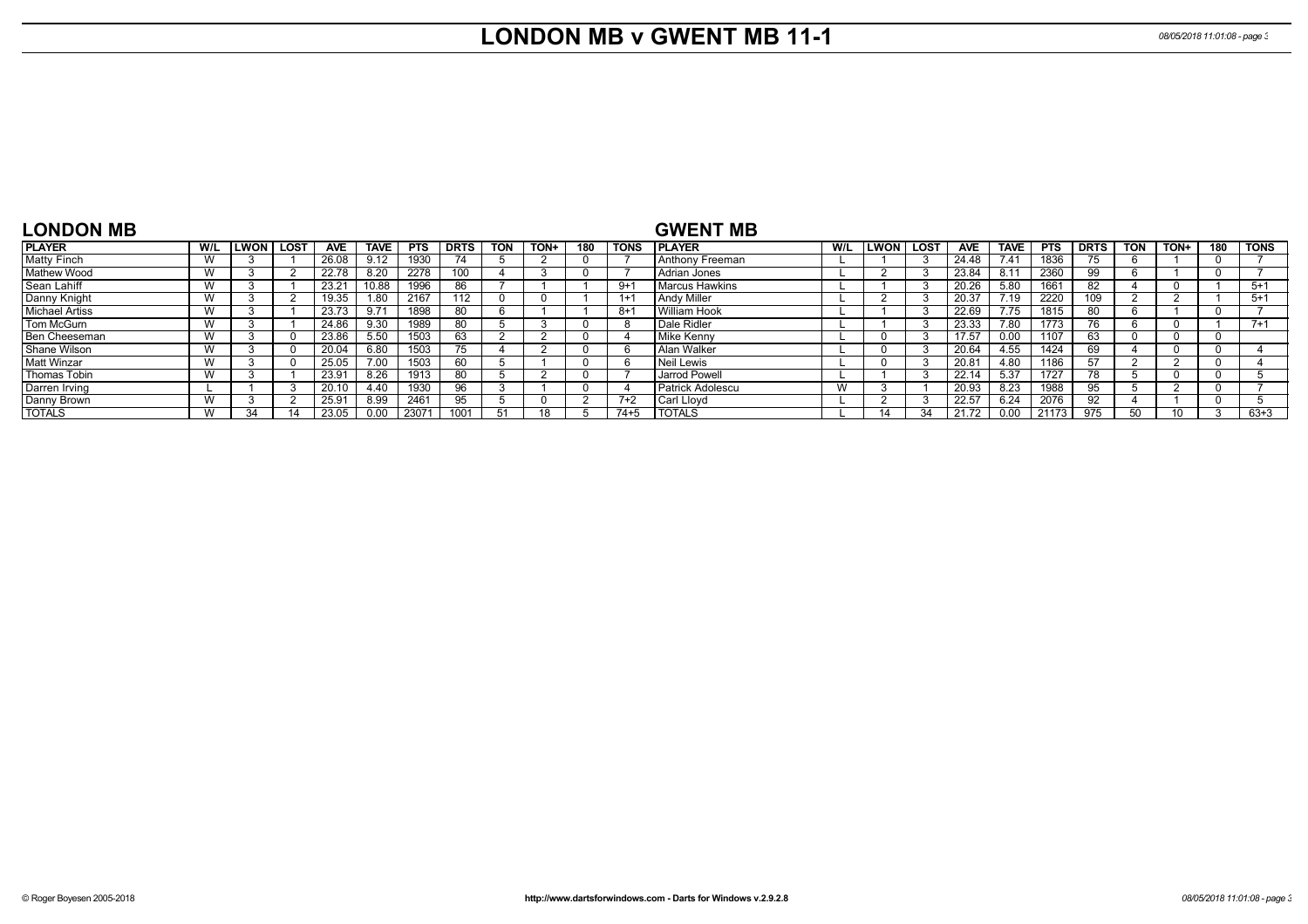#### **LONDON WB v GWENT WB 3-3** *08/05/2018 11:00:40 - page 1*

| <b>SET AVE</b> | <b>PLAYER</b>         | LEG 3<br>- 6                                         |                   | 12                      | - 15                   |              |                                                              |                   |                             |              |                                 |                                  |                |                         |    | 18 21 24 27 30 33 36 39 42 45 48 51 54 57                  | 60 DU GS SL     |      | TNS        | <b>SET AVE</b> |      | <b>PLAYER</b>                                                       |                | LEG <sub>3</sub> |                                                 | 12       | 15                      |                     | 18 21 24                  | 27           |                        |                                        |                    |    |             | 30 33 36 39 42 45 48 51 54 57 60 DUGS SL                   |                                            |                |                   |         | <b>TNS</b>     |
|----------------|-----------------------|------------------------------------------------------|-------------------|-------------------------|------------------------|--------------|--------------------------------------------------------------|-------------------|-----------------------------|--------------|---------------------------------|----------------------------------|----------------|-------------------------|----|------------------------------------------------------------|-----------------|------|------------|----------------|------|---------------------------------------------------------------------|----------------|------------------|-------------------------------------------------|----------|-------------------------|---------------------|---------------------------|--------------|------------------------|----------------------------------------|--------------------|----|-------------|------------------------------------------------------------|--------------------------------------------|----------------|-------------------|---------|----------------|
|                | 4.32                  | - 26                                                 | 24                | 66                      | 11                     | 45           | 52                                                           | 58<br>58          |                             | $105$ 35     |                                 |                                  |                |                         |    |                                                            | 33              |      |            |                |      | 4.00                                                                |                |                  | 22<br>95                                        |          | 41                      | -41                 | 28<br>5                   | 40   25      |                        | 43 39                                  |                    |    |             |                                                            |                                            |                | 36 39             |         |                |
|                | 16                    | $39 \mid 45 \mid 22 \mid 15 \mid 81$<br>$\mathbf{2}$ |                   |                         |                        | 10C          | 41 68 50                                                     |                   |                             |              |                                 |                                  |                |                         |    |                                                            | 27              | 40   |            |                | 117  |                                                                     |                |                  | 2   79   22   41   85   45   23   100   90   16 |          |                         |                     |                           |              |                        |                                        |                    |    |             |                                                            |                                            |                | 26 16             |         |                |
| $\mathbf 1$    | <b>ISA</b>            | 3 80 58 100 127 41 21 34 1                           |                   |                         |                        |              |                                                              |                   |                             |              |                                 |                                  |                |                         |    |                                                            | 24              | 39 2 |            |                |      | <b>JADE</b>                                                         |                | $3 \mid 28$      | 100 100                                         |          |                         |                     | 60 100 41 52 15 5         |              |                        |                                        |                    |    |             |                                                            |                                            |                | $26 \mid 5 \mid$  |         | 3              |
|                | <b>J</b> DUNFORD      |                                                      |                   |                         |                        |              |                                                              |                   |                             |              |                                 |                                  |                |                         |    |                                                            |                 |      |            |                |      | $\left  \mathbf{1} \right $ $\bullet$ $\left  \text{HCKEY} \right $ | 4 <sup>1</sup> |                  |                                                 |          |                         |                     |                           |              |                        |                                        |                    |    |             |                                                            |                                            |                |                   |         |                |
| 79             |                       | 5 <sup>5</sup>                                       |                   |                         |                        |              |                                                              |                   |                             |              |                                 |                                  |                |                         |    |                                                            |                 |      |            |                | 1081 |                                                                     | 5              |                  |                                                 |          |                         |                     |                           |              |                        |                                        |                    |    |             |                                                            |                                            |                |                   |         |                |
| <b>SET AVE</b> | <b>PLAYER</b>         | $LEG_3$ 6                                            | -9                |                         | 12 15                  |              | 18 21 24                                                     |                   |                             |              |                                 |                                  |                |                         |    | 27 30 33 36 39 42 45 48 51 54 57 60 DUGS SL                |                 |      | <b>TNS</b> | <b>SET AVE</b> |      | <b>PLAYER</b>                                                       |                | LEG <sup>3</sup> | 9<br>6                                          | 12       |                         |                     |                           |              |                        |                                        |                    |    |             | 15 18 21 24 27 30 33 36 39 42 45 48 51 54 57 60 DUGS SL    |                                            |                |                   |         | <b>TNS</b>     |
|                | 2.45                  | -24                                                  |                   | 45 I                    | 28                     | 28           |                                                              | 29<br>45          | 40 <sup>1</sup>             | 64 I         | $\mathbf 0$<br>-0               | $\begin{array}{c} 0 \end{array}$ | $\overline{0}$ | - 0                     |    |                                                            | 51              | -6   |            |                |      | 3.25                                                                |                | 22               | 30                                              |          |                         | 41                  | 24                        |              | 55<br>$\mathbf{0}$     | $\mathbf 0$                            | $\Omega$           | 15 | $\mathbf 0$ | 14                                                         |                                            |                | 49 14             |         |                |
| 111            |                       | 36<br>$2 \mid 26 \mid$                               |                   |                         | $61 \mid 98$           | 45           |                                                              |                   | 44 38                       |              |                                 |                                  |                |                         |    |                                                            | $\sqrt{29}$ 38  |      |            |                | 10   |                                                                     | $\overline{2}$ |                  | -26<br>$\overline{22}$                          | ∣ 18 I   |                         | 26 60 26 45         | $\overline{22}$           | $55 \mid 49$ |                        |                                        |                    |    |             |                                                            |                                            |                | 30                |         |                |
|                | JANE                  |                                                      | 45<br>$\sqrt{37}$ | 60<br>$\sqrt{26}$       | 30                     |              | $52 \mid 41$<br>$9 \ 36$                                     |                   | 11 26                       |              |                                 | $105$ 14                         |                |                         |    |                                                            |                 | 111  |            | 2 <sub>1</sub> |      | <b>SUSAN</b>                                                        |                |                  | $43 \mid 43$                                    |          | 26 45 60                |                     | $100$ 83                  |              | 12                     |                                        |                    |    |             |                                                            |                                            |                | $40$ 12           |         |                |
| $\mathbf{2}$   | BIGGS                 | 3<br>58                                              |                   |                         | $41 \mid 29$           | 45           | $145$ 26                                                     |                   |                             | $22 \mid 26$ |                                 | $0$ 0                            |                |                         |    |                                                            | 42<br>57        |      |            |                |      | BAILEY                                                              | 3              | 55<br>43         | 30   66                                         | 41       |                         |                     |                           | $\mathbf 0$  |                        | $\mathbf 0$<br>$\overline{\mathbf{0}}$ | $22 \mid 12$       |    |             |                                                            |                                            |                |                   |         |                |
| 109            |                       | $\overline{4}$                                       | 95<br>95          |                         |                        | $ 83\rangle$ |                                                              |                   | 40 24 12 0                  |              |                                 |                                  | $\overline{0}$ | $\overline{\mathbf{0}}$ | 2  | $\mathbf{0}$<br>$\overline{0}$                             |                 |      |            |                | 88   |                                                                     | 4 I            |                  |                                                 |          | $\overline{\mathbf{3}}$ |                     | $45 \mid 66 \mid 60 \mid$ |              |                        |                                        | $15$ 18 22 28 16 0 |    | $28$ 16 0   |                                                            | $\overline{2}$<br>$\overline{\phantom{0}}$ | $\overline{2}$ |                   |         |                |
|                |                       |                                                      |                   |                         |                        |              |                                                              |                   |                             |              |                                 |                                  |                |                         |    |                                                            |                 |      |            |                |      |                                                                     | 5 <sup>1</sup> |                  |                                                 |          |                         |                     |                           |              |                        |                                        |                    |    |             |                                                            |                                            |                |                   |         |                |
| <b>SET AVE</b> | <b>PLAYER</b><br>3.00 | LEG $3 \quad 6$                                      | 9                 |                         |                        |              |                                                              |                   |                             |              |                                 |                                  |                |                         |    | 12 15 18 21 24 27 30 33 36 39 42 45 48 51 54 57 60 DUGS SL |                 |      | <b>TNS</b> | <b>SET AVE</b> |      | <b>PLAYER</b><br>2.14                                               |                | LEG <sub>3</sub> | 6<br>9                                          | 12       |                         |                     |                           |              |                        |                                        |                    |    |             | 15 18 21 24 27 30 33 36 39 42 45 48 51 54 57 60 DUGS SL    |                                            |                |                   |         | TNS            |
| 14             |                       | 1   81                                               | 28                |                         | 41                     | 60           | 26 <sub>1</sub>                                              | 62<br>27          | 67                          |              |                                 |                                  |                |                         |    |                                                            | 30   67         |      |            |                | 13   |                                                                     |                | -41              | 30                                              | 21<br>66 | -81                     | 89                  | 100 31                    | $26 \mid 8$  |                        |                                        |                    |    |             |                                                            |                                            |                | 30 <sub>1</sub>   | ୪.      |                |
|                | <b>IDEE</b>           | 44<br>2                                              | 40<br>41          |                         | 40                     | 45           | 42 43                                                        |                   | 33 57                       | 16           |                                 |                                  |                |                         |    |                                                            | 33 16           |      |            |                |      | <b>MANDY</b>                                                        | 2 I            |                  | 85                                              | 76.      | 40 40                   | 22                  | 28<br>$22 \mid$           | 26   45      |                        |                                        |                    |    |             |                                                            |                                            |                | 30 <sup>1</sup>   | 110     |                |
| 3              | BELCHER               | 83<br>3<br>l 60 l                                    | 26                |                         | $100$ 45 41            |              | 40 36 34 18 0 10                                             |                   |                             |              |                                 |                                  |                |                         |    |                                                            | 36              | -8   |            | 3              |      | <b>COSSLETT</b>                                                     |                | 3   85           |                                                 |          | 41 26 73 30             |                     | 45                        | 40 20        |                        | $15$ 0                                 | - 5                |    |             |                                                            |                                            |                | $39 \overline{5}$ |         |                |
| 57             |                       | 4   41                                               | 45                | $141 \ 66 \ 41 \ 48$    |                        |              | 44 27                                                        |                   | $44 \mid 64 \mid 20 \mid 0$ |              | -20                             |                                  |                |                         |    |                                                            | 38 20           |      |            |                | 44   |                                                                     | 4 I            | 19 I             | 95                                              | 24 25 41 |                         | $45 \mid 25 \mid$   |                           | 46 41 32     | 36                     | $\mathbf{0}$                           |                    |    |             |                                                            |                                            |                | 36                | 72      |                |
|                |                       |                                                      |                   |                         |                        |              |                                                              |                   |                             |              |                                 |                                  |                |                         |    |                                                            |                 |      |            |                |      |                                                                     | 5 <sup>1</sup> |                  |                                                 |          |                         |                     |                           |              |                        |                                        |                    |    |             |                                                            |                                            |                |                   |         |                |
| <b>SET AVE</b> | <b>PLAYER</b>         | $6^{\circ}$<br>LEG 3                                 | - 9               |                         | $12 \quad 15$          |              |                                                              |                   |                             |              |                                 |                                  |                |                         |    | 18 21 24 27 30 33 36 39 42 45 48 51 54 57 60 DUGS SL       |                 |      | <b>TNS</b> | <b>SET AVE</b> |      | <b>PLAYER</b>                                                       |                | LEG <sup>3</sup> | <b>9</b><br>6                                   |          |                         |                     |                           |              |                        |                                        |                    |    |             | 12 15 18 21 24 27 30 33 36 39 42 45 48 51 54 57 60 DUGS SL |                                            |                |                   |         | <b>TNS</b>     |
|                | 15.65<br> 19          | $\blacksquare$<br>45                                 | 45                | 60                      | 41                     | 140          | $\sqrt{30}$                                                  | $\mathbf 0$<br>40 |                             |              |                                 |                                  |                |                         |    |                                                            | 25 40           |      |            |                | l16l | 0.00                                                                |                |                  | 22<br>$\sqrt{28}$                               |          | 60 30 81                | 60                  | 11                        |              |                        |                                        |                    |    |             |                                                            |                                            |                | 24                | 168     |                |
|                | <b>SUE</b>            | 66                                                   | 45<br>125         |                         | $100$ 41               |              | $39$ $22$ $39$ $12$ $12$                                     |                   |                             |              |                                 |                                  |                |                         |    |                                                            | $28$ 12         |      | 2          |                |      | <b>RACHEL</b>                                                       | 2 I            | 45               | 36 41 81 60 30 44 57                            |          |                         |                     |                           | $34 \mid 29$ |                        |                                        |                    |    |             |                                                            |                                            |                | 30 <sup>°</sup>   | 44      |                |
| 4              | CONDON                | $45 \ 60$<br>3                                       | 41                |                         |                        |              | $100$ 95 60 80 20                                            |                   |                             |              |                                 |                                  |                |                         |    |                                                            | 23 20           |      |            | 4              |      | <b>PARNELL</b>                                                      |                | $3 \mid 41$      | 85 66 37 83 28 85                               |          |                         |                     |                           |              |                        |                                        |                    |    |             |                                                            |                                            |                | 21                | 76      |                |
| 78             |                       | $\overline{4}$                                       |                   |                         |                        |              |                                                              |                   |                             |              |                                 |                                  |                |                         |    |                                                            |                 |      |            |                | 20   |                                                                     | 4              |                  |                                                 |          |                         |                     |                           |              |                        |                                        |                    |    |             |                                                            |                                            |                |                   |         |                |
|                |                       | 5                                                    |                   |                         |                        |              |                                                              |                   |                             |              |                                 |                                  |                |                         |    |                                                            |                 |      |            |                |      |                                                                     | 5 <sup>1</sup> |                  |                                                 |          |                         |                     |                           |              |                        |                                        |                    |    |             |                                                            |                                            |                |                   |         |                |
| <b>SET AVE</b> | <b>PLAYER</b>         | LEG <sub>3</sub><br>- 6                              |                   | 12                      | 15                     | 18           | 21<br>24                                                     | 27                | 30 <sup>°</sup>             |              | 33 36 39 42 45 48 51 54         |                                  |                |                         |    |                                                            | 57 60 DU GS SL  |      | <b>TNS</b> | <b>SET AVE</b> |      | <b>PLAYER</b>                                                       |                | LEG 3            | -9                                              | 12       | 15                      | 18<br>21            | 24                        |              |                        |                                        |                    |    |             | 27 30 33 36 39 42 45 48 51 54 57 60 DUGS SL TNS            |                                            |                |                   |         |                |
|                | 14.40<br> 19          | 55                                                   | 60                |                         |                        | 55           | 41 89                                                        |                   |                             |              |                                 |                                  |                |                         |    |                                                            | 24 89           |      |            |                | 115  | 2.74                                                                |                |                  | 57<br>- 5                                       |          | 22                      | -55                 | 45<br>41                  |              |                        |                                        |                    |    |             |                                                            |                                            |                | 24                | 195     |                |
|                | <b>JOANNE</b>         | 22<br>2                                              |                   |                         |                        |              | $36 \mid 45 \mid 76 \mid 60 \mid 38 \mid 24 \mid 20 \mid 20$ |                   |                             |              |                                 |                                  |                |                         |    |                                                            | 31   20         |      |            |                |      | <b>JESSICA</b>                                                      | 2 I            | 45               | $\overline{22}$                                 | l 60 l   |                         |                     | 22 42 41 7 83 21          |              |                        |                                        |                    |    |             |                                                            |                                            |                | 30 <sup>°</sup>   | 151     |                |
| 5 <sup>1</sup> | DEAMER                | $\overline{141}$<br>3                                |                   | 81 45 60 41 55 64       |                        |              |                                                              |                   |                             |              |                                 |                                  |                |                         |    |                                                            | 24              |      |            | 5 <sup>1</sup> |      | <b>BONNER</b>                                                       |                | $3 \mid 66$      | 41<br>$\sqrt{21}$                               |          |                         |                     | 43 24 60 36 70            |              |                        |                                        |                    |    |             |                                                            |                                            |                | 27 70             |         |                |
| 51             |                       | 80<br>$4 \mid 81$                                    | 140               |                         | 41 22 81               |              | $24 \overline{32}$                                           |                   |                             |              |                                 |                                  |                |                         |    |                                                            | 23 32           |      |            |                | 81   |                                                                     | 4 I            |                  | 41 65 65 45 69 37                               |          |                         |                     |                           |              |                        |                                        |                    |    |             |                                                            |                                            |                | 21                | $-45$ 1 |                |
|                |                       |                                                      |                   |                         |                        |              |                                                              |                   |                             |              |                                 |                                  |                |                         |    |                                                            |                 |      |            |                |      |                                                                     | 5              |                  |                                                 |          |                         |                     |                           |              |                        |                                        |                    |    |             |                                                            |                                            |                |                   |         |                |
| <b>SET AVE</b> | <b>PLAYER</b>         | LEG <sub>3</sub><br>- 6                              |                   |                         | $12 \quad 15$          | 18           | $21 \quad 24$                                                | 27                | 30                          |              | $33 \quad 36 \quad 39 \quad 42$ |                                  | 45 48          |                         | 51 | 54                                                         | $5760$ DU GS SL |      | <b>TNS</b> | <b>SET AVE</b> |      | <b>PLAYER</b>                                                       |                | $LEG^3$ 3        | -9                                              | 12       | 15                      | $^{\circ}$ 21<br>18 | 24                        |              | $27 \cdot 30 \cdot 33$ | 36                                     |                    |    |             | 39 42 45 48 51 54                                          |                                            |                | $5760$ DU GS SL   |         | <b>TNS</b>     |
|                | $\blacksquare$ 0.00   |                                                      | 42<br>93          | 41                      | 60                     | 84           | 41 60                                                        | $\mathbf 0$       | $\sqrt{20}$                 |              |                                 |                                  |                |                         |    |                                                            | 29 20           |      |            |                |      | 6.44                                                                |                |                  | 28<br>-41                                       |          | 30 26                   | 60                  | 30 <sup>1</sup><br>18 I   | 30           |                        |                                        |                    |    |             |                                                            |                                            |                | 27                | 138     |                |
|                | 16 <br><b>LYNNE</b>   | - 26                                                 | 38<br>41          | 9                       | 40                     | 44           | $79$ 81                                                      |                   | $43 \mid 9$                 |              |                                 |                                  |                |                         |    |                                                            | 30              | l 91 |            |                |      | CERI                                                                |                | $2 \mid 26 \mid$ | 60<br>85                                        |          | 100 26                  | 41                  | $123$ 24                  | 800          | 8                      |                                        |                    |    |             |                                                            |                                            |                | 32<br>8           |         | 2              |
| ا6             | BIONDINI              | $3 \mid 21 \mid 81$                                  | 60                |                         | $\mid 70 \mid 28 \mid$ | 60 60        |                                                              |                   |                             |              |                                 |                                  |                |                         |    |                                                            | 21              | 121  |            | 6              |      | <b>STEPHENS</b>                                                     |                | $3 \mid 85$      | 26                                              |          |                         | 45 121 84 40        |                           |              |                        |                                        |                    |    |             |                                                            |                                            |                | 20 40             |         | $\overline{2}$ |
| 19             |                       | l 67                                                 |                   | 45 55 85 57 33 29 32 38 |                        |              |                                                              |                   |                             |              |                                 |                                  |                |                         |    |                                                            | 27              | 60   |            |                | 28   |                                                                     |                |                  | 4 60 45 100 28 60 22 81 41 32 32                |          |                         |                     |                           |              |                        |                                        |                    |    |             |                                                            |                                            |                | 29 32             |         |                |
|                |                       |                                                      |                   |                         |                        |              |                                                              |                   |                             |              |                                 |                                  |                |                         |    |                                                            |                 |      |            |                |      |                                                                     |                |                  |                                                 |          |                         |                     |                           |              |                        |                                        |                    |    |             |                                                            |                                            |                |                   |         |                |

 **OP: Sue Condon 19.78 OP: Ceri Stephens 17.28**

**X X X**  $6 \overline{\smash{\big)}\,}$   $\frac{10}{3}$ 



**RUNNING SCORE**